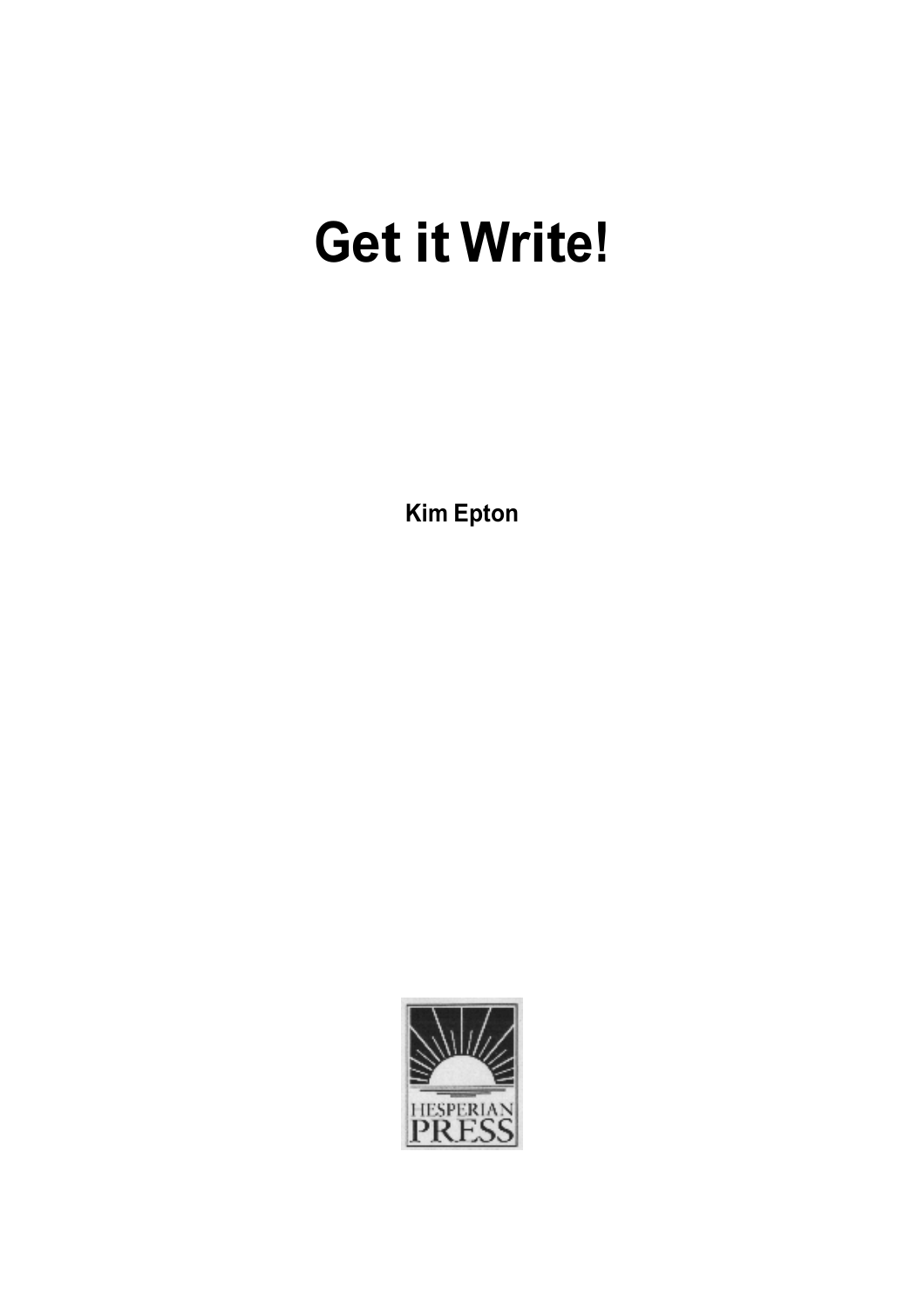#### September 2011

Hesperian Press PO Box 317 Victoria Park Western Australia 6979

65 Oats Street Carlisle Western Australia 6101

Copyright © Kim Epton 2001, 2011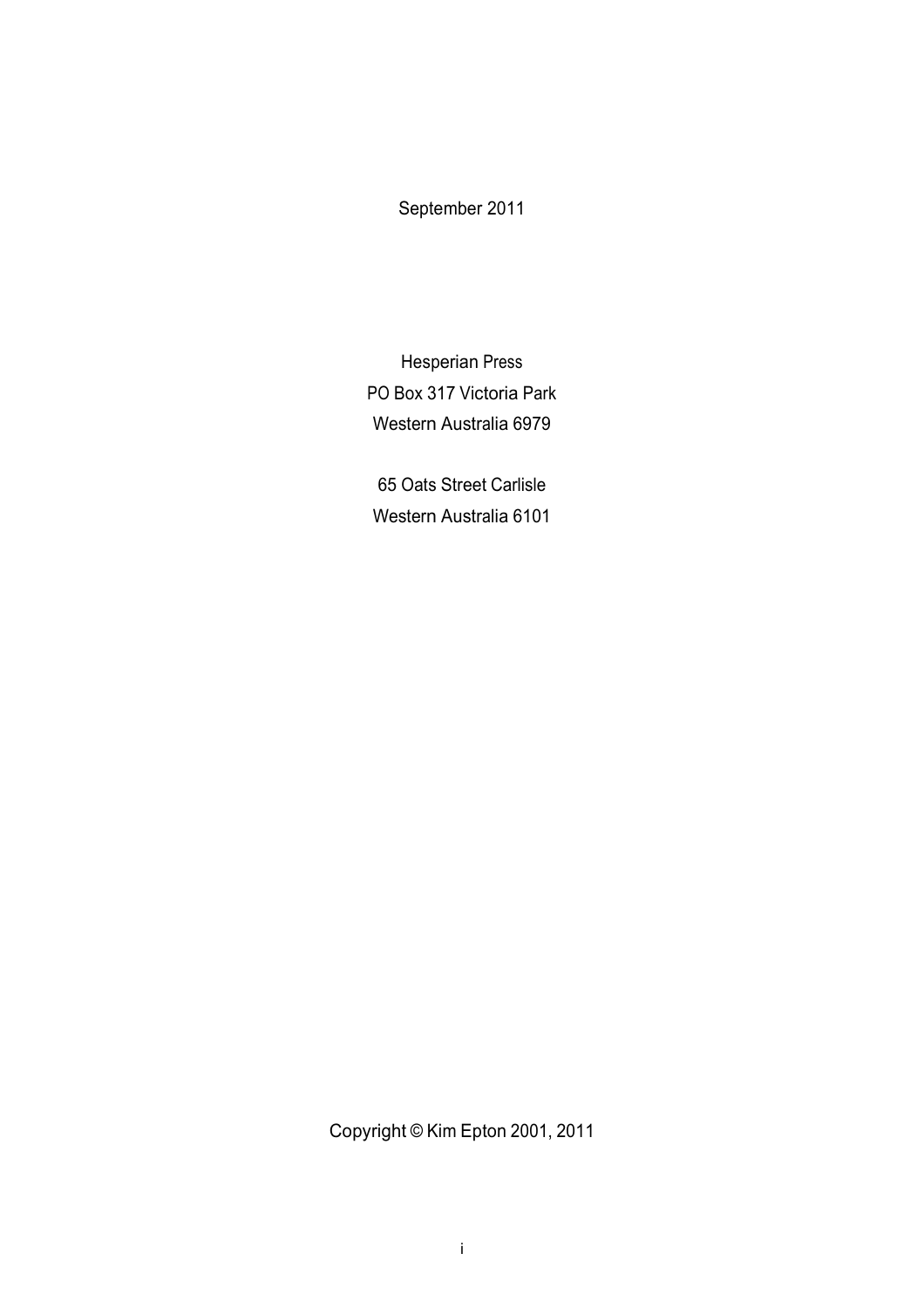# **CONTENTS**

| <b>INTRODUCTION</b>                                    | 1                       |
|--------------------------------------------------------|-------------------------|
| <b>GOOD WRITING</b>                                    | $\overline{c}$          |
| Sentences                                              |                         |
| <b>Basic Sentence Construction</b>                     |                         |
| <b>Sentence Fragments</b>                              |                         |
| Paragraphs                                             |                         |
| <b>Split Infinitives</b>                               |                         |
| <b>Double Negatives</b>                                |                         |
| Using 'they' as a personal pronoun                     | 22222233333333          |
| <b>Active Voice/Passive Voice</b>                      |                         |
| Beginning a sentence with a conjunction                |                         |
| Ending a sentence with a preposition<br>That and Which |                         |
|                                                        |                         |
| Clichés and Figures of Speech                          |                         |
| Jargon<br><b>Noun Strings</b>                          |                         |
| Trendy, Vogue or Fashionable Words and Phrases         | $\overline{\mathbf{4}}$ |
| <b>Wasted Words</b>                                    | 4                       |
| Tautologies/Pleonasms                                  |                         |
| 'More Unique' and Other Absolutes                      | $\frac{5}{5}$           |
| <b>Plain English</b>                                   |                         |
| <b>SPELLING</b>                                        | 6<br>7<br>7             |
| <b>Preferred Usages</b>                                |                         |
| Aborigine/Aboriginal                                   | $\overline{7}$          |
| Among/Amongst                                          | $\overline{7}$          |
| & (Ampersand)                                          | $\overline{7}$          |
| Celsius/Centigrade                                     | $\overline{7}$          |
| Cheque/Check                                           | $\overline{7}$          |
| e.g. and i.e.                                          | $\overline{7}$          |
| etc                                                    | $\overline{7}$          |
| Gray/Grey                                              | $\overline{7}$          |
| ise/ize                                                | $\overline{7}$          |
| Its/It's                                               | 7                       |
| Jail/Gaol                                              | 8                       |
| Names of Places and Features                           | $\bf 8$                 |
| Names of Ships                                         | 8                       |
| Our/Or                                                 | 8                       |
| Plough/Plow                                            | $\bf 8$                 |
| Program/Programme                                      | 8                       |
| Try and/Try to                                         | 8                       |
| viz.                                                   | $\bf 8$                 |
| <b>While/Whilst</b>                                    | 8                       |
| <b>Commonly Misspelled Words</b>                       | 9                       |
| <b>Collective Nouns</b>                                | $\boldsymbol{9}$        |
| <b>EMPHASIS</b>                                        | 10                      |
| Capitals                                               | 10                      |
| <b>Italics</b>                                         | 10                      |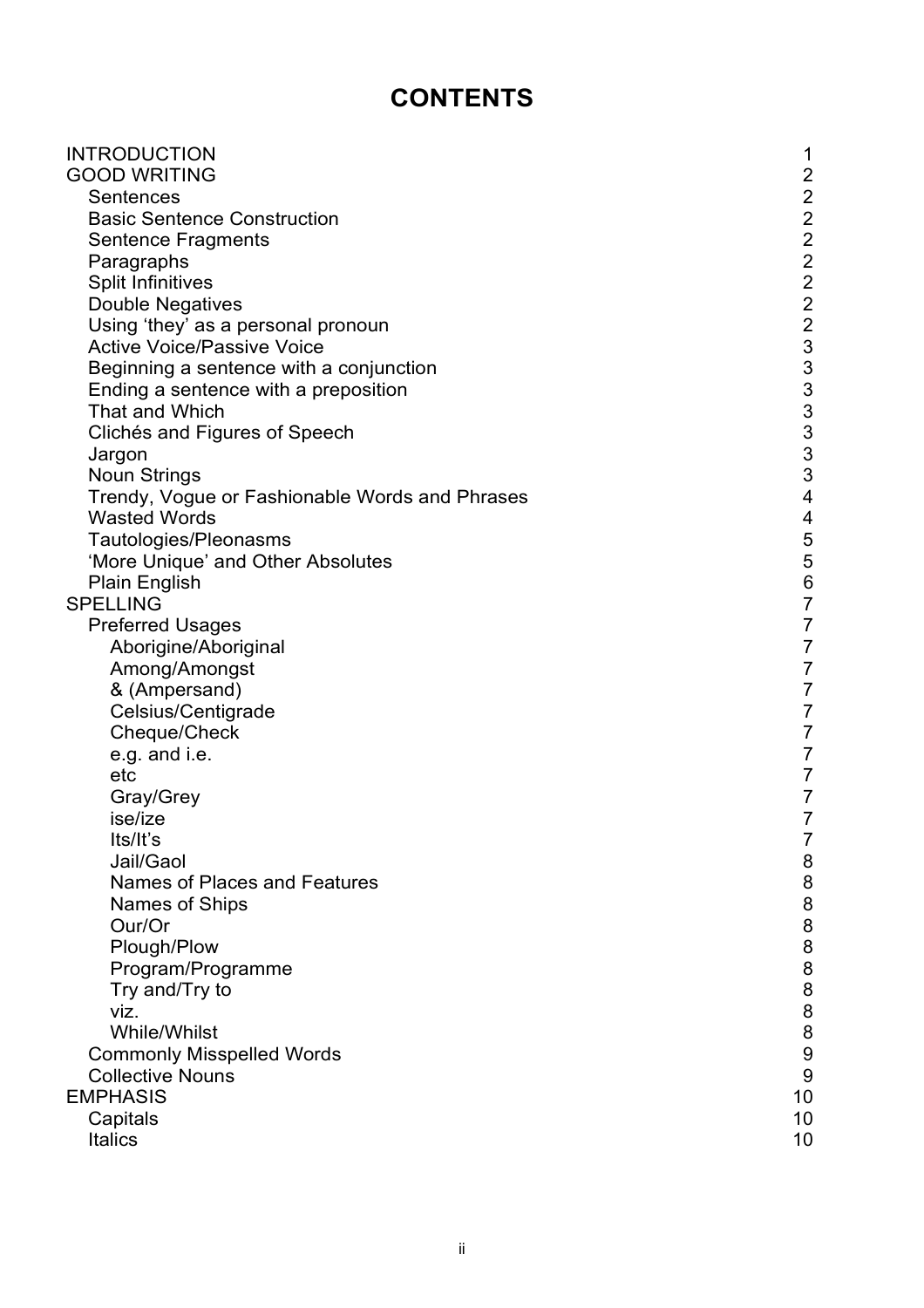<span id="page-3-0"></span>

| <b>PUNCTUATION</b>             | 11              |
|--------------------------------|-----------------|
| Apostrophes                    | 11              |
| <b>Possessive Apostrophe</b>   | 11              |
| <b>Brackets</b>                | 11              |
| Semicolons                     | 11              |
| <b>Bullets/Dot Points</b>      | 12 <sub>2</sub> |
| <b>Hyphens and Dashes</b>      | 12              |
| Quotations                     | 12              |
| <b>SHORTENED FORMS</b>         | 14              |
| Abbreviations                  | 14              |
| Contractions                   | 14              |
| <b>Clipped Words</b>           | 14              |
| Acronyms                       | 14              |
| <b>Personal Initials</b>       | 14              |
| <b>NUMBERS and MEASUREMENT</b> | 15              |
| <b>Numbers</b>                 | 15              |
| Years, Dates and Times         | 15              |
| Currency                       | 16              |
| Measurement                    | 16              |
| <b>MILITARY HISTORY</b>        | 17              |
| <b>Military Ranks</b>          | 17              |
| <b>APPENDIX ONE</b>            | 18              |
| <b>Misused Words</b>           | 18              |
| <b>APPENDIX TWO</b>            | 20              |
| <b>Word Confusion</b>          | 20              |
| <b>SELECT BIBLIOGRAPHY</b>     | 24              |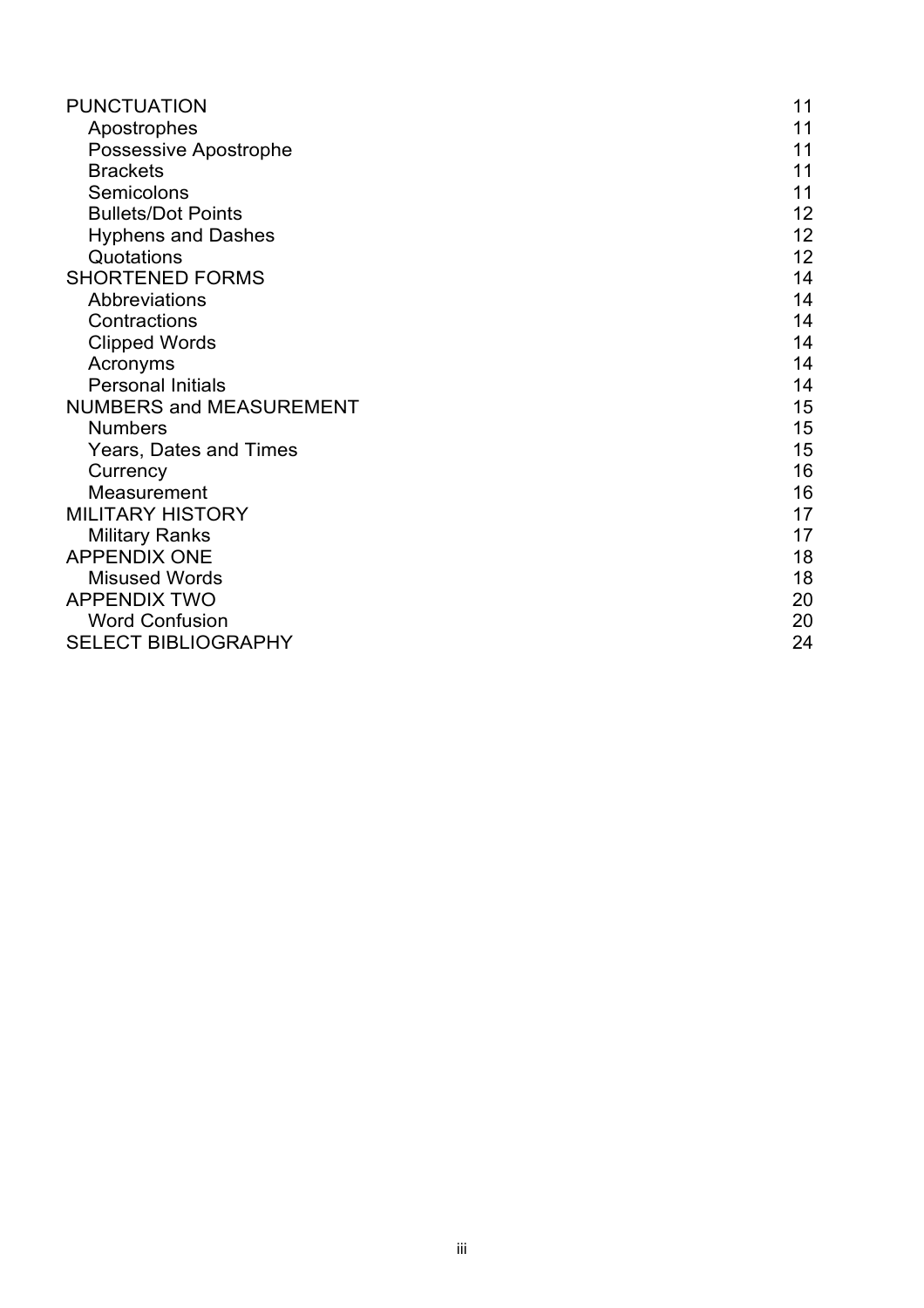# **INTRODUCTION**

The following references have been used extensively in the preparation of this guide:

- *Style Manual For Authors, Editors and Printers*, 5th Edition, Australian Government Publishing Service, Canberra, 1995. ISBN 0 64429 770 0;
- *The Australian Oxford Dictionary*, Oxford University Press, 1999. ISBN 0 19 5550 793 2;
- *Modern Australian Usage*, Revised Edition, Oxford University Press, Melbourne, 1997. ISBN 0 19 554131 6.

This is a guide only and it is recognised that other styles are equally valid. It is not claimed to be the definitive text on spelling, grammar or style.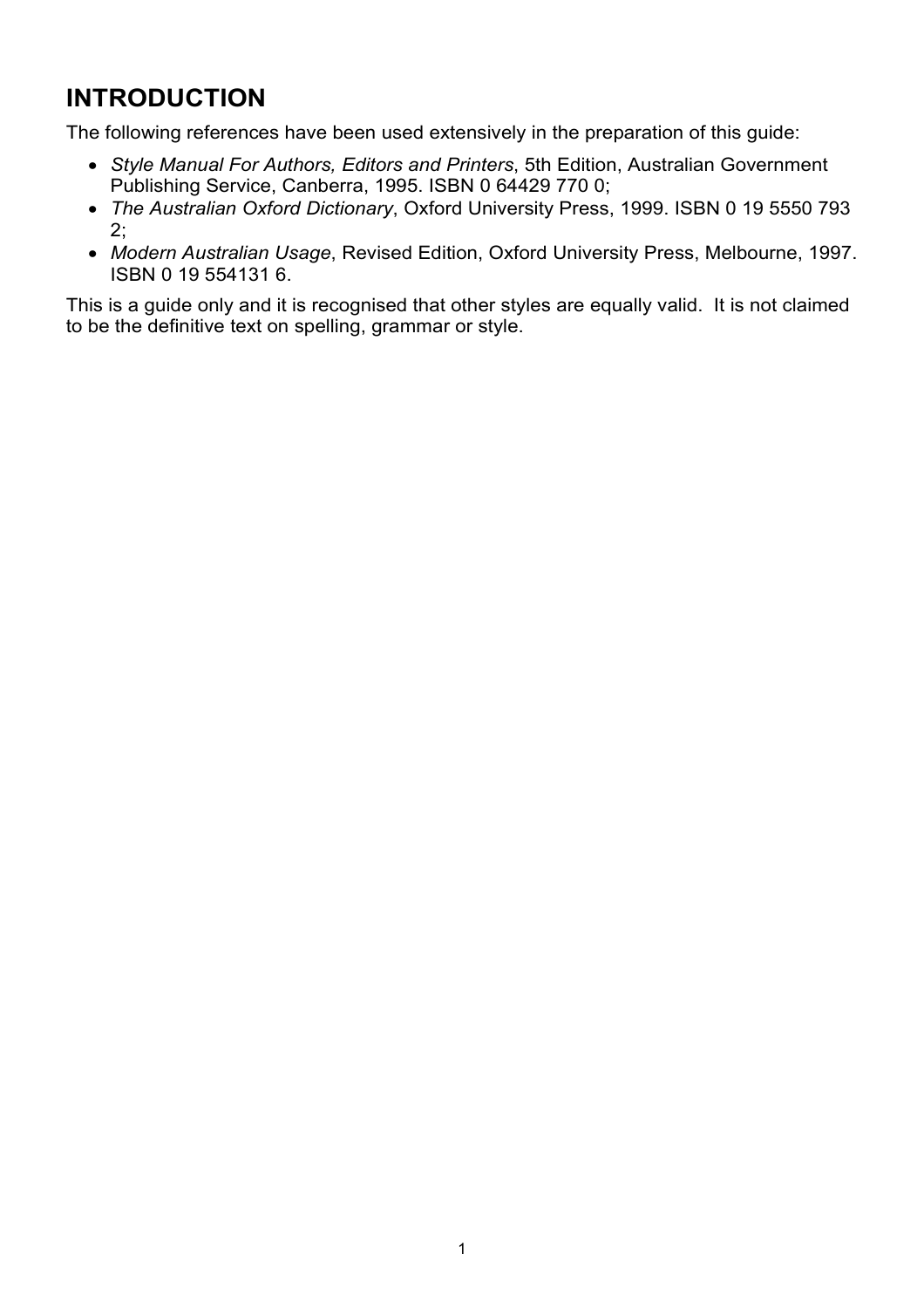# <span id="page-5-0"></span>**GOOD WRITING**

The *Australian Oxford Dictionary*, the *Style Manual For Authors, Editors and Printers*, and *Modern Australian Usage* are highly recommended.

The English language is dynamic. The aim of this work is consistency rather than pedantry.

#### **Sentences**

A sentence is a group of words that contain one idea. When you introduce another idea, start another sentence. If your writing lacks clarity, review it to see if a lengthy, bad sentence might make two short, good ones.

This is not to say that all sentences should be short. Long sentences add variety, and some ideas are too complicated to fit into just a few words. Remember, one idea, one sentence.

#### **Basic Sentence Construction**

Try to keep language simple. Think of full stops as when you stop for breath and commas when you pause. Do not use too many 'ands'. Instead, start a new sentence.

#### **Sentence Fragments**

A sentence fragment is a group of words masquerading as a sentence but without a true subject and a verb. Like this. Which is bad writing. Picked up from poor advertising.

#### **Paragraphs**

A paragraph is a collection of related sentences dealing with a single topic. The paragraph should start with the topic sentence. The rest of the sentences in the paragraph amplify, clarify or explore the topic. When you change topics, start a new paragraph.

A paragraph may be as short as one sentence or as long as it has to be. Remember, each paragraph should contain only one developed idea.

#### **Split Infinitives**

The vast majority of the world do not know what a split infinitive is and if they did they would not care whether it remained whole or was split asunder.

Use this simple quide - if it sounds right, it is. Use your ear to judge the correct positioning of the infinitive. For instance, 'to quickly bring' is a split infinitive. However, if it sounds better to the ear than 'to bring quickly' then it is perfectly acceptable to use it.

#### **Double Negatives**

It should hardly be necessary to warn against the common double negative, such as, 'I can't get no satisfaction'. Deliberate double negatives need more care and are best avoided.

For example, saying that something is 'not infrequent' is not the same as saying that it is frequent.

#### **Using 'they' as a personal pronoun**

The use of 'they' to avoid using language that may be perceived as sexist (for instance, to avoid the use of 'he' when both 'he' and 'she' is meant) is noted by *The Australian Oxford Dictionary* as 'particularly useful'.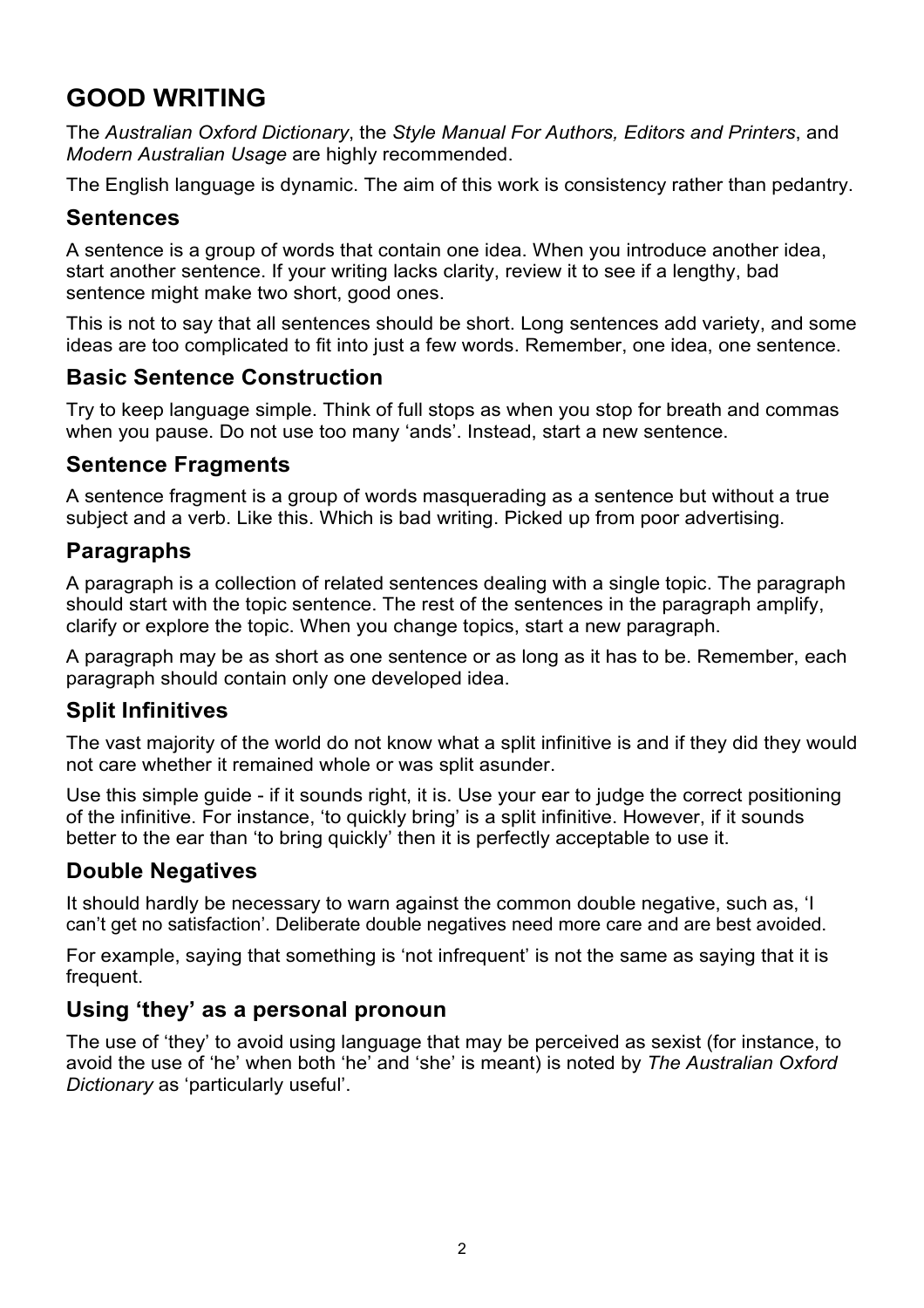#### <span id="page-6-0"></span>**Active Voice/Passive Voice**

Sentences in active voice are more concise and usually easier to understand than those in passive voice. In sentences written in active voice, the subject performs the action expressed in the verb and the subject acts. Use active voice unless you have good reason to use the passive.

**ACTIVE PASSIVE**

| Captain Currie sailed the cutter into the bay.<br>Currie. | The boat was sailed into the bay by Captain |
|-----------------------------------------------------------|---------------------------------------------|
|-----------------------------------------------------------|---------------------------------------------|

The early settlers made slow progress. Slow progress was made by the early settlers.

Do not to start a sentence in the active voice and finish in the passive voice.

#### **Beginning a sentence with a conjunction**

A conjunction is a 'joining word'– a word used to join phrases or clauses, for example, and, but, or, so. Beginning a sentence with a conjunction is not necessarily incorrect in contemporary usage but it should not be overdone. Consider whether the sentence would suffer if the conjunction were moved.

#### **Ending a sentence with a preposition**

The most common prepositions are 'at', 'by', 'during', 'for', 'from', 'of', 'on', 'out', 'to', 'with', and 'up'. Ending a sentence with a preposition is not necessarily incorrect in contemporary usage but it should not be overdone.

#### **That and Which**

Use 'that' for defining clauses and 'which' for non-defining clauses. These are often referred to as restrictive or non-restrictive clauses.

A defining clause limits or restricts the meaning of the word or words it applies to, for example:

'It is gold nuggets that are causing the excitement.'

A non-defining clauses gives further information about the word or words it applies to but does not limit or restrict the words.

'The nugget, which was ninety per cent pure, was found by the side of the road.'

The words 'which was ninety per cent pure' could be removed from the sentence without changing its meaning.

#### **Clichés and Figures of Speech**

As they are evidence of literary laziness, clichés and figures of speech are best avoided. Do not excuse the use of clichés by prefacing it with 'the proverbial', for example, 'he was caught by the proverbial long arm of the law'.

#### **Jargon**

Your task is to convey a message or story to your readers, not to demonstrate how clever you are about your subject. Do not use jargon.

#### **Noun Strings**

Nouns combined into strings so that one noun modifies another in the string may be difficult to understand. Short strings are no problem but longer strings (three or four consecutive nouns) should be avoided.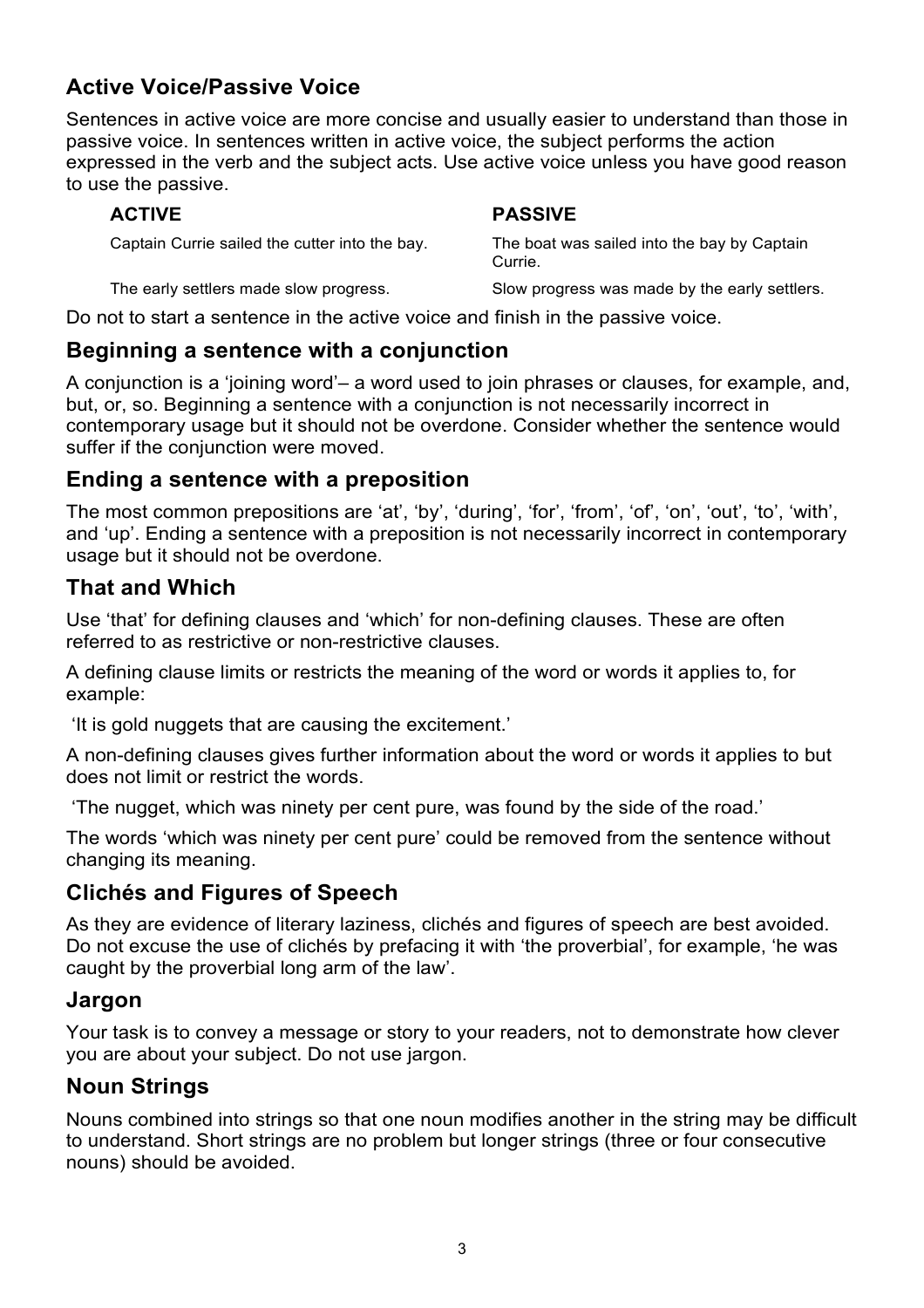#### <span id="page-7-0"></span>**Trendy, Vogue or Fashionable Words and Phrases**

Such is the dynamism of the English language that the meaning of today's vogue words and phrases may become defunct in just a few years. Equally, the passage of time may confer them with cliché status. Or they may enter the mainstream language (teenager was once a trendy word).

The following list includes some words and phrases that will definitely disappear and others that will prevail. But to what word or phrase lies what fate? Until that becomes evident it is best to avoid these (and other) trendy words and phrases unless you are confident in the application.

| at the end of the day    | backlash              | ball is in your court                   |
|--------------------------|-----------------------|-----------------------------------------|
| ballistic                | bonanza               | bottom line                             |
| brainchild               | charisma              | consensus                               |
| emotional roller coaster | grow                  | jury is still out                       |
| lifestyle                | mother of all $\dots$ | no brainer                              |
| outcome                  | quantum leap          | rationale                               |
| senior citizen           | steep learning curve  | the  from hell                          |
| viable                   | whole nine yards      | you don't have to be a rocket scientist |
| zero tolerance           |                       |                                         |

#### **Wasted Words**

These clichéd phrases rarely add anything to your writing. Be cautious in using them.

| as it were                 | at the present moment in time |
|----------------------------|-------------------------------|
| at the present time        | it can be seen that           |
| moreover                   | it is imperative that         |
| it has been indicated that | it should be remembered that  |
| it should be noted that    | therefore, thus               |

The following 'modifiers' are often incorrectly used or fail to achieve the desired effect. Review your use of them.

| basically     | completely |
|---------------|------------|
| essentially   | extremely  |
| fundamentally | totally    |
| very          | virtually  |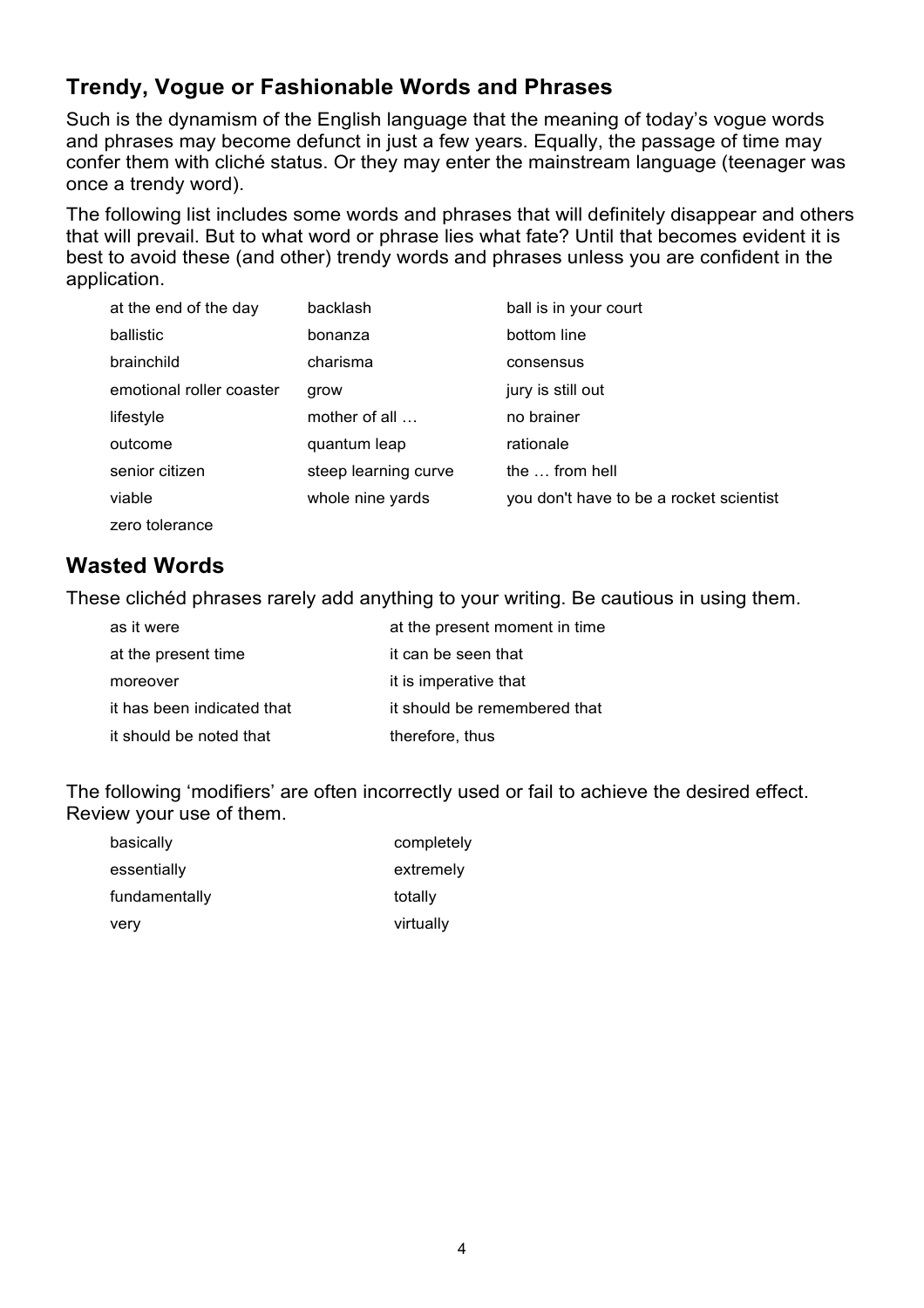#### <span id="page-8-0"></span>**Tautologies/Pleonasms**

A tautology is saying the same thing twice in different words. A pleonasm is the use of more words than is needed to give the meaning. Avoid repetitions and superfluous words, such as:

| absolute guarantee         | actual fact        | acute crisis             |
|----------------------------|--------------------|--------------------------|
| advance planning           | annoying pest      | ATM machine              |
| attach together            | basic fundamentals | centred around           |
| close proximity            | completely full    | completely surrounded    |
| consensus of opinion       | cooperate together | dead body                |
| definite conclusion        | different options  | end result               |
| endorse on the back        | exact replica      | expedite quickly         |
| falsely fabricated         | finally ended      | first priority           |
| fishing trawler            | free gift          | hoist up                 |
| huddle together            | join together      | little bit               |
| mix together               | my personal choice | necessary prerequisite   |
| new initiative             | new innovation     | new recruit              |
| original source            | PIN number         | pitch black              |
| present incumbent          | protrude out       | radical transformation   |
| rate of knots              | raze to the ground | repeat again             |
| results so far achieved    | returned back      | revert back              |
| serious danger             | skirt around       | small in size            |
| strangled to death         | temporary reprieve | two twins                |
| unite together             | usual customs      | very unique              |
| vitally necessary          | white in colour    | whole life               |
| young infant               | young tyro         | 7.30 a.m. in the morning |
| 4.00 p.m. in the afternoon |                    |                          |

### **'More Unique' and Other Absolutes**

Certain words do not admit comparison. These 'incomparables' include:

| Absolute  | Equal   |
|-----------|---------|
| Eternal   | Fatal   |
| Final     | Perfect |
| Supreme   | Total   |
| Unanimous | Unique  |

The reasoning for observing the inviolability of absolutes is illustrated in the following example.

Unique means 'one of a kind'. There are no degrees of uniqueness. Something is unique or it is not. It cannot be very unique or really unique. To indicate degrees, use special or unusual.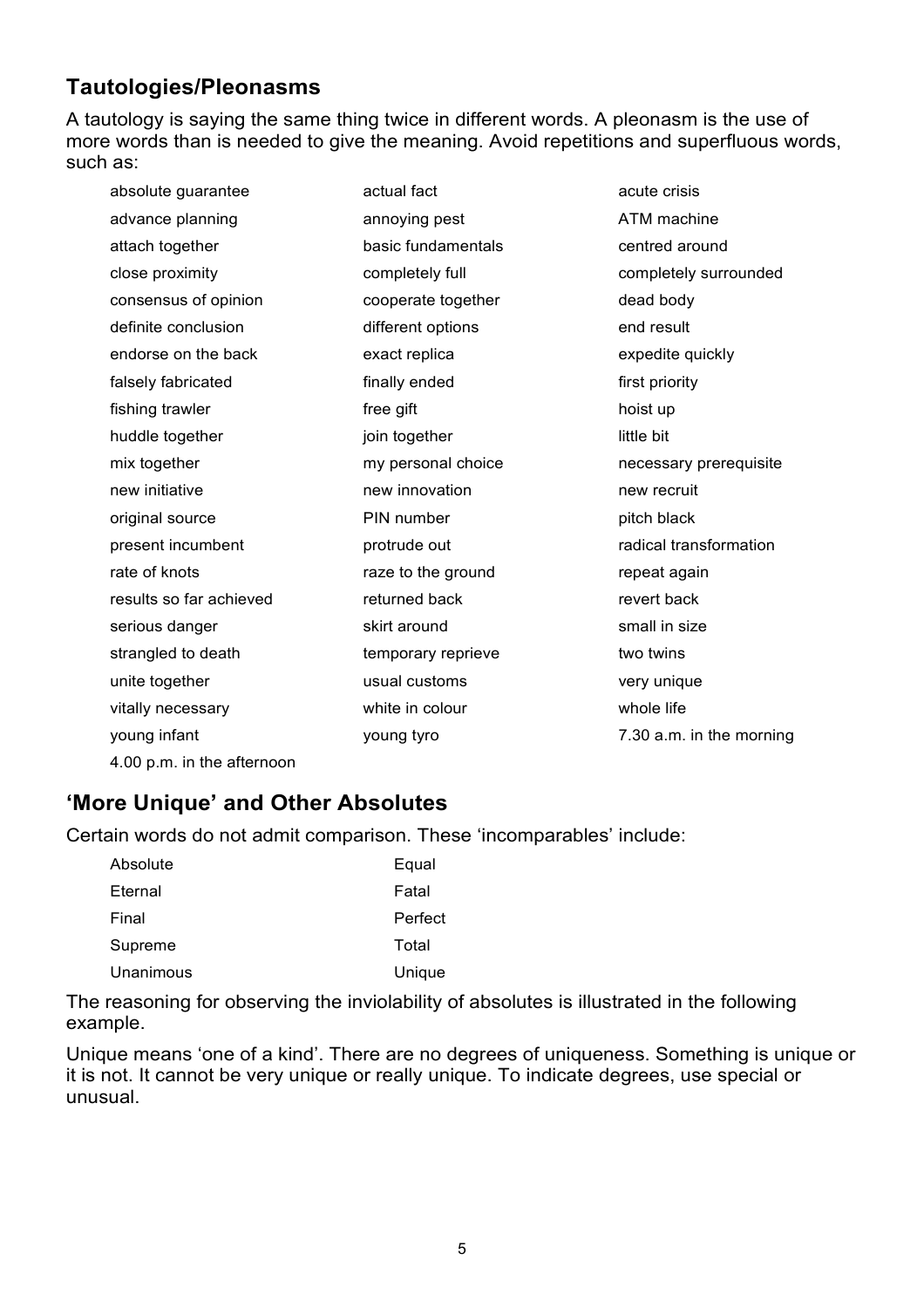# <span id="page-9-0"></span>**Plain English**

Avoid convoluted, flowery and pompous language, and cut down superfluous words.

| <b>Preferred</b> |
|------------------|
|                  |
|                  |
| helped           |
| remind/show      |
| was hurt         |
| quickly          |
|                  |
|                  |
| consider         |
|                  |
| in this case     |
| working          |
|                  |
| consider         |
|                  |
| must             |
| believed         |
| and/or           |
|                  |
| despite/although |
| except           |
| in/during/while  |
| so, so that      |
|                  |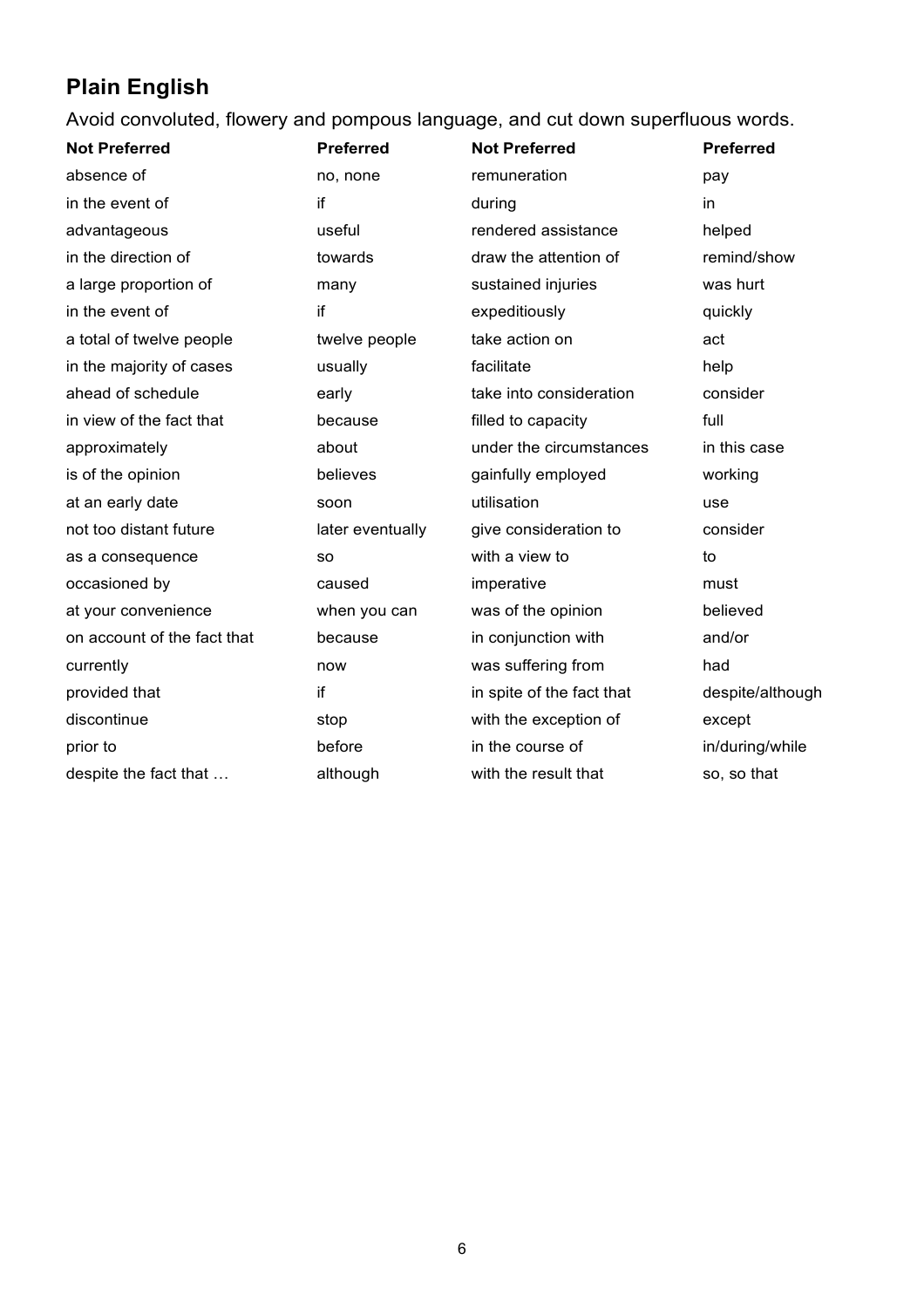# <span id="page-10-0"></span>**SPELLING**

Use of *The Australian Oxford Dictionary* and the *Australian Writers' Dictionary* is recommended.

Do not rely on the spell checker in your word processing program. After reading this guide you should realise that there are enough homonyms, homophones, homographs and other complications to confuse your spell checker.

# **Preferred Usages**

### **Aborigine/Aboriginal**

Aborigine is the noun and Aboriginal is the adjective. Both are capitalised. Although Aboriginal is now widely accepted as a noun it is preferable that the distinction be maintained.

The preferred way to describe specific groups of Aboriginal people is by their language groups, for example, Nyoongar, Yammatji, and Wongi.

#### **Among/Amongst**

Though both words are of the same meaning, among is preferred.

#### **& (Ampersand)**

Do not use it. Spell out the word 'and'.

#### **Celsius/Centigrade**

Celsius is preferred. Note that it always used with a capital 'C'.

#### **Cheque/Check**

Check is an Americanism. Cheque is preferred.

#### **e.g. and i.e.**

The abbreviation for the Latin 'exempli gratia' meaning 'for example' is 'e.g.'. The abbreviation for 'id est' meaning 'that is' is 'i.e'. Use the words in full except in tables where space is limited.

#### **etc**

Et cetera and its abbreviation 'etc' means 'and other things of the same kind'. Should you use etc it gives the impression that you are too lazy to supply the missing items or unsure what they are. Do not use et cetera or etc.

#### **Gray/Grey**

The only acceptable word is grey. Gray is an Americanism.

#### **ise/ize**

The reason for insisting on ise rather than ize is that there are no exceptions with ise, however, with the American style ize one is continually making exceptions.

#### **Its/It's**

It's means 'it is' whereas 'its' is possessive.

As this may be seen as the opposite of normal possessive cases, use this simple rule – never use it's. Should you wish to write it is then write it in full as it is. Do not contract it to it's.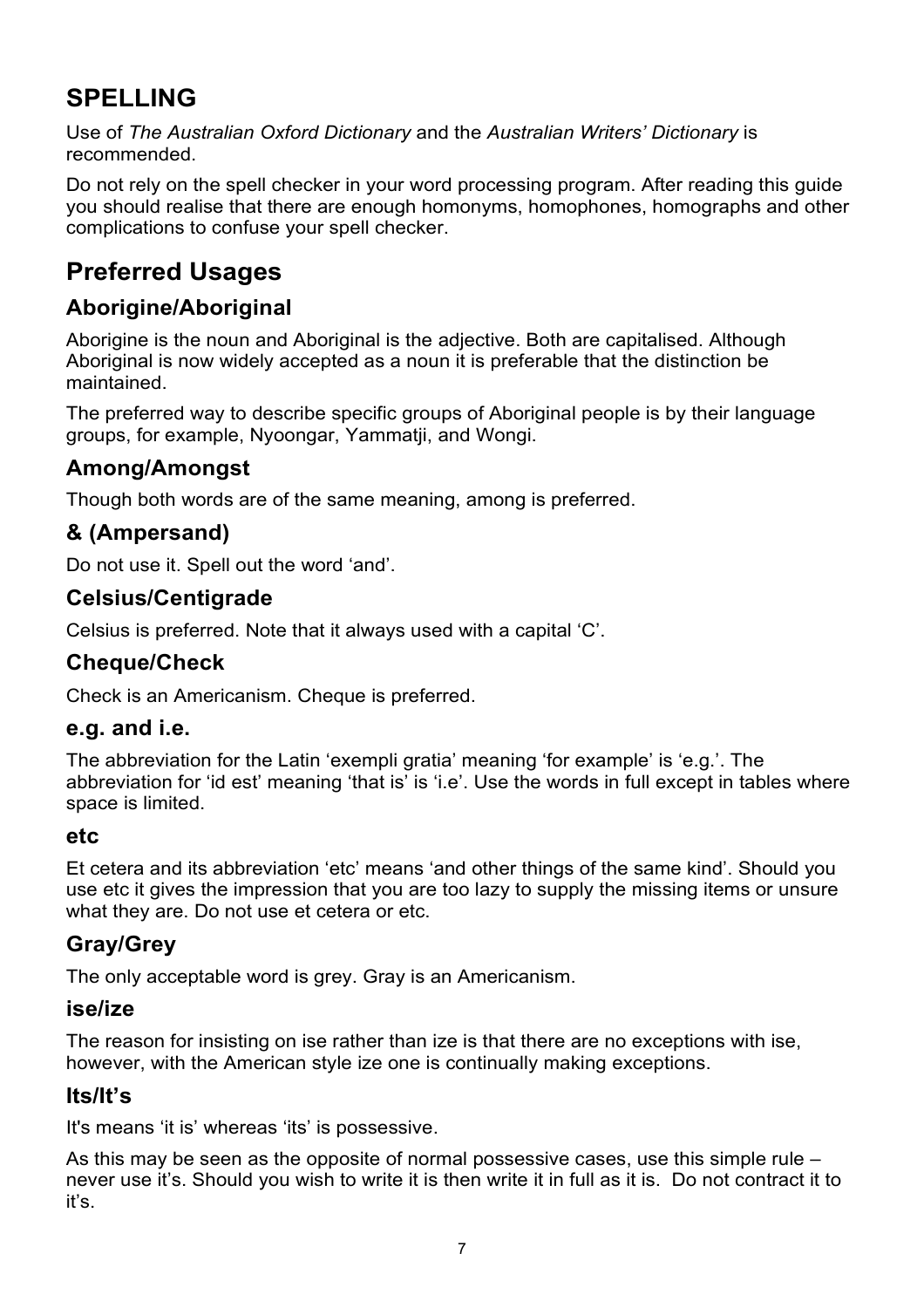<span id="page-11-0"></span>Therefore, the only time 'its' should appear is in the possessive case and it will be correct. Should you tempted to insert an apostrophe remember this rule and stay the hand.

#### **Jail/Gaol**

Both words are acceptable, however, jail is preferred if for no other reason than to avoid confusion with goal. Jail is not an Americanism.

#### **Names of Places and Features**

Names of places and features of Australia are spelled to accord with the Gazetteer of the Geoscience Australia, the national mapping agency.

The Geoscience Australia name search is at<http://www.ga.gov.au/place-name/>

#### **Names of Ships**

The name of a ship is italicised but not rendered bold. Some preferred descriptions of ship types are:

| His/HerMajesty's Ship | HMS | His/Her Majesty's Australian Ship | <b>HMAS</b> |
|-----------------------|-----|-----------------------------------|-------------|
| Motor Ship            | МS  | Motor Vessel                      | МV          |
| Steamship             | SS. | United States Ship                | USS         |

These type descriptions are not italicised.

#### **Our/Or**

The trend is for words like ardour, armour, candour, colour, endeavour, favour, glamour, honour, labour, neighbour, odour, rigour, rumour, splendour, vapour and valour to be spelled without the u (in the American style).

Note that the Australian Labor Party eschews the 'u' in its title.

#### **Plough/Plow**

Plow is an Americanism.

#### **Program/Programme**

Program was the original spelling for the word (from the Greek programma). Programme is an affectation introduced from the French in the 19th century. Program is the preferred usage. It is not an Americanism.

#### **Try and/Try to**

Try means 'attempt'. You do not say 'attempt and do it'. No, you say 'attempt to do it'.

When a statement is considered like this you'll see what a nonsense 'try and do it' is  $-$  or, for that matter, any use of the words 'try and'.

Try is the present tense. Tried is the past, trying is the future. You do not say 'He tried and did it'. No, you say 'He tried to do it'. Similarly, you do not say 'He is trying and do it'. No, you say 'He is trying to do it'. Use 'try to'.

#### **viz.**

Viz is the abbreviation for the Latin videlice' meaning 'namely'. Do not use.

#### **While/Whilst**

Though of the same meaning, while is preferred.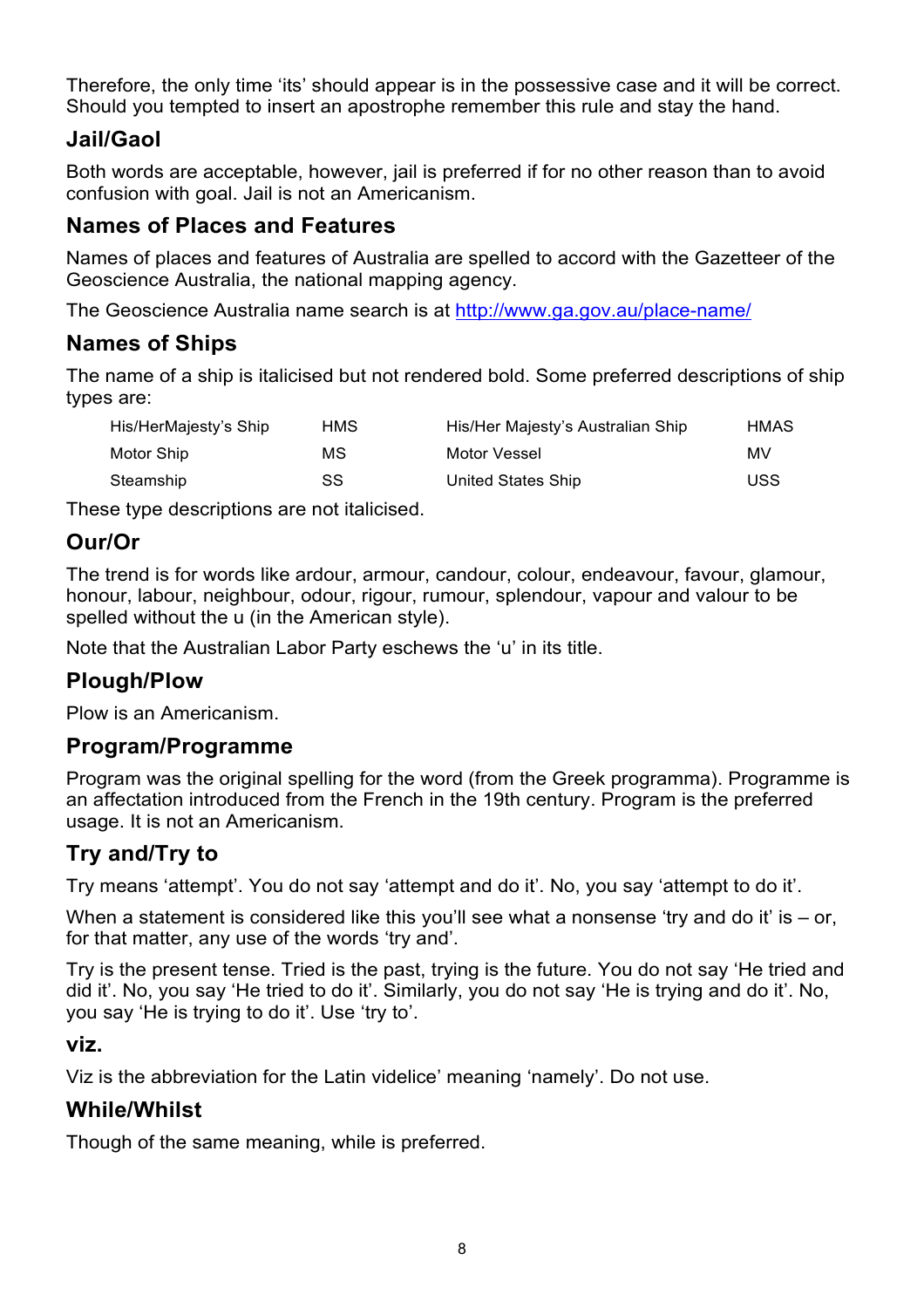# <span id="page-12-0"></span>**Commonly Misspelled Words**

| Accidentally  | Accommodation       | All Right    | Alleged      |
|---------------|---------------------|--------------|--------------|
| Auxiliary     | <b>Battalion</b>    | Buoy         | Calendar     |
| Category      | Cemetery            | Collectible  | Colonel      |
| Colossal      | Committee           | Continuous   | Definitely   |
| Embarrass     | February            | Forty        | Gauge        |
| <b>Harass</b> | <b>Irresistible</b> | Independent  | Liaise       |
| Liquefy       | Necessary           | Niece        | Occasionally |
| Occurrence    | Parallel            | Perseverance | Pigeon       |
| Prevalent     | Privilege           | Receive      | Recommend    |
| Relevant      | Separate            | Siege        | Souvenir     |
| Supersede     | Tomorrow            |              |              |

# **Collective Nouns**

A collective noun generally takes a singular verb.

Police (the individual members) **were** poorly paid. The Police Force (the entire organisation) **was** understaffed.

None of us **is** perfect.

The key is consistency. Do not mix in the one sentence.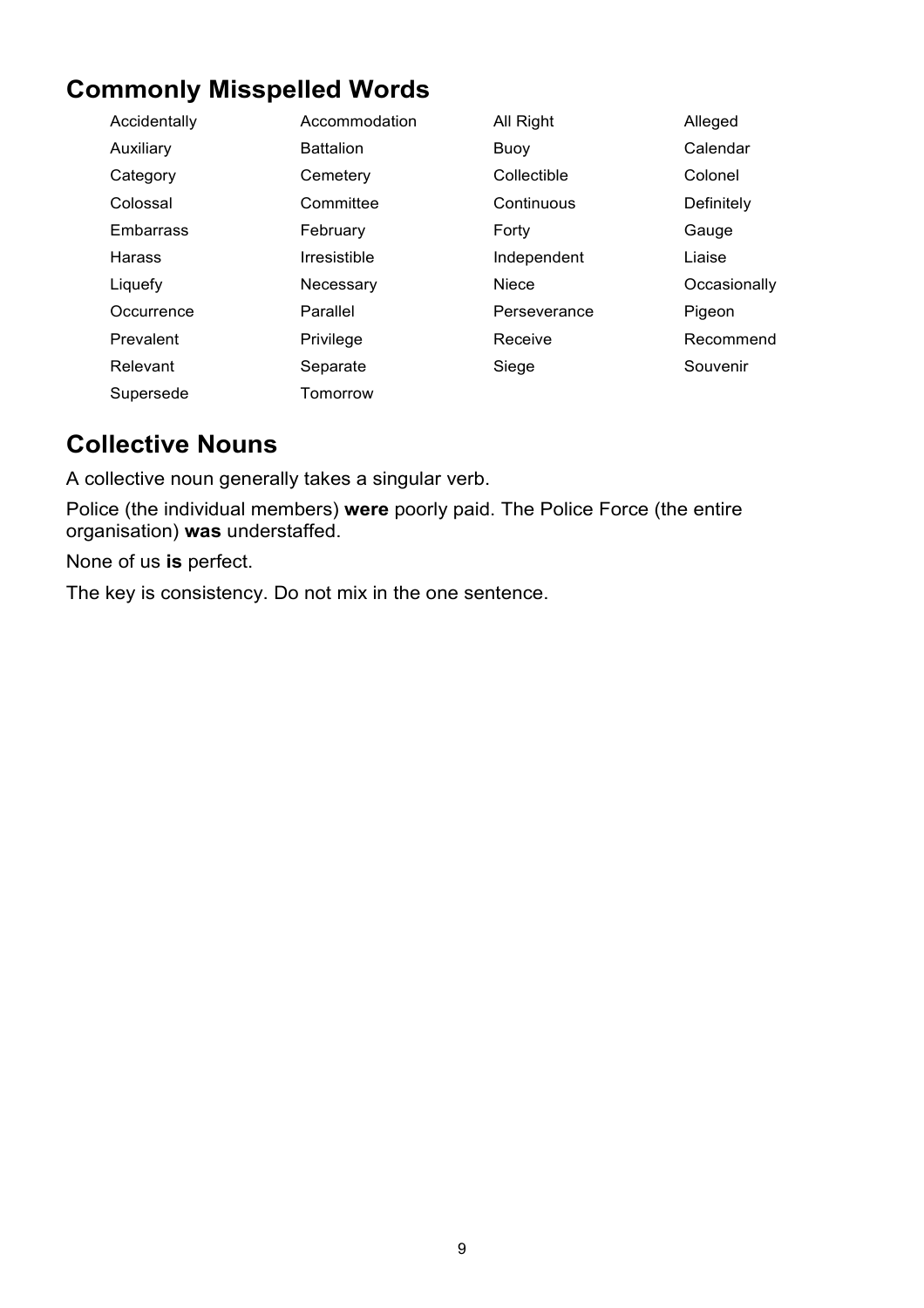# <span id="page-13-0"></span>**EMPHASIS**

#### **Capitals**

Use a capital for the initial letter of:

- Personal names, nicknames, and epithets;
- Geographic areas, for example, North West of Australia;
- Names of countries and towns;
- Brands, for example, Holden;
- Names of ships, aircraft and other vehicles;
- Formal titles and status designations;
- Acts of Parliament;
- Days of the week and names of months;
- Time zones;
- Compass points only when abbreviated;
- Organisations, agencies, committees and similar entities;
- Nationalities and race, for example, English, Aboriginal;
- Publications.

#### **Italics**

Italics are used for titles of books, films, newspapers and periodicals. They are also used for the names of ships, aircraft and other vehicles. The abbreviations preceding these names, such as 'HMAS', 'USS' or 'SS', are not italicised.

Scientific names, Latin and other foreign words and phrases (unless regarded as anglicised) should be italicised.

Words or letters cited as such are italicised or may be enclosed in single quotation marks:

The term ultimo means last month. The term instant means the current month.

The term 'ultimo' means 'last month'. The term 'instant' means 'the current month'.

Brand names are not italicised.

The use of italics to add emphasis should not be overdone.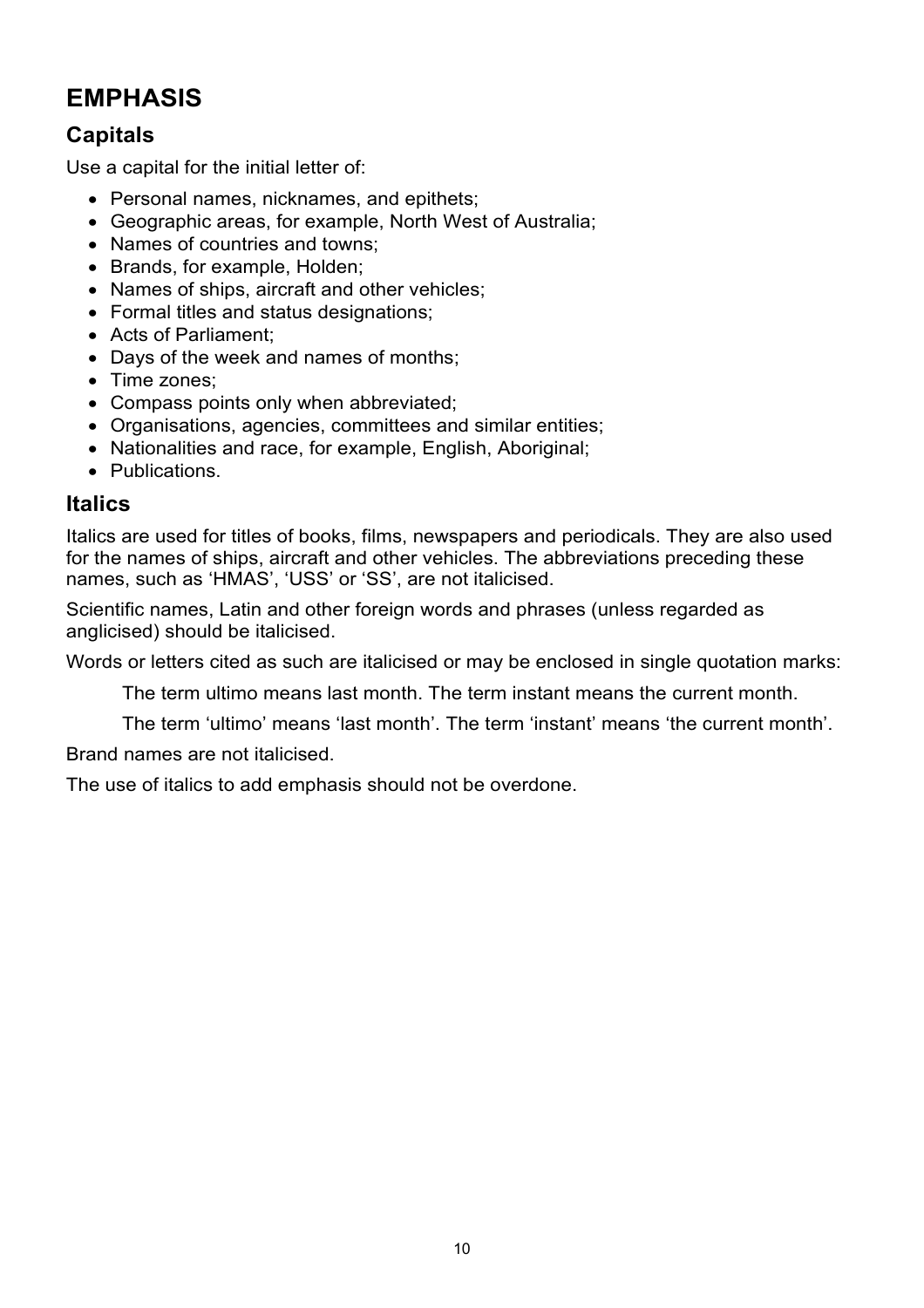# <span id="page-14-0"></span>**PUNCTUATION**

#### **Apostrophes**

Note that there is a difference between a possessive apostrophe and an apostrophe used to indicate the joining of two words where part of the second is omitted (can't, don't, you're, they're, and others).

If these omissions are not used the only place an apostrophe should appear is in the possessive case.

The employment of the redundant possessive apostrophe is proliferating, generally after a vowel (video's, sofa's, area's, spa's, gazebo's). Do not fall into the trap. It is illiterate.

#### **Possessive Apostrophe**

Singular form of a word - add an apostrophe and an 's' ('s):

the expedition's aim;

the earth's circumference.

Singular form of a word ending in 's' - add an apostrophe and an s ('s):

James's house.

Plural forms of words that do not end in 's' (examples are, men, women, children, people, geese, mice) - add an apostrophe and an 's' ('s):

men's socks;

people's choice.

Plural nouns that end in 's' - add an apostrophe ( ' ):

boys' hats;

deserts' secrets.

Compound words - add an apostrophe and an 's' ('s):

his father-in-law's property.

Joint possession of an object - add an apostrophe and an 's' ('s) to the last noun:

Bayley and Ford's discovery.

#### **Brackets**

 ( ) = parentheses or round brackets. Used to indicate a parenthetical statement – one that is not essential to the meaning of the sentence but amplifies or clarifies, or may be considered to be an aside. A common mistake is to include material in parenthesis that is irrelevant to the sentence.

 $| \cdot |$  = square brackets. Used to indicate author input.

 $\{\}$  = braces or curly brackets. Generally only used in mathematical formulae.

The hierarchy of brackets is normally parentheses within square brackets within braces: $\{[(1)]\}$ .

#### **Semicolons**

Semicolons perform the same role as commas, but are used when a stronger break is needed, such as breaking up phrases, or in a list.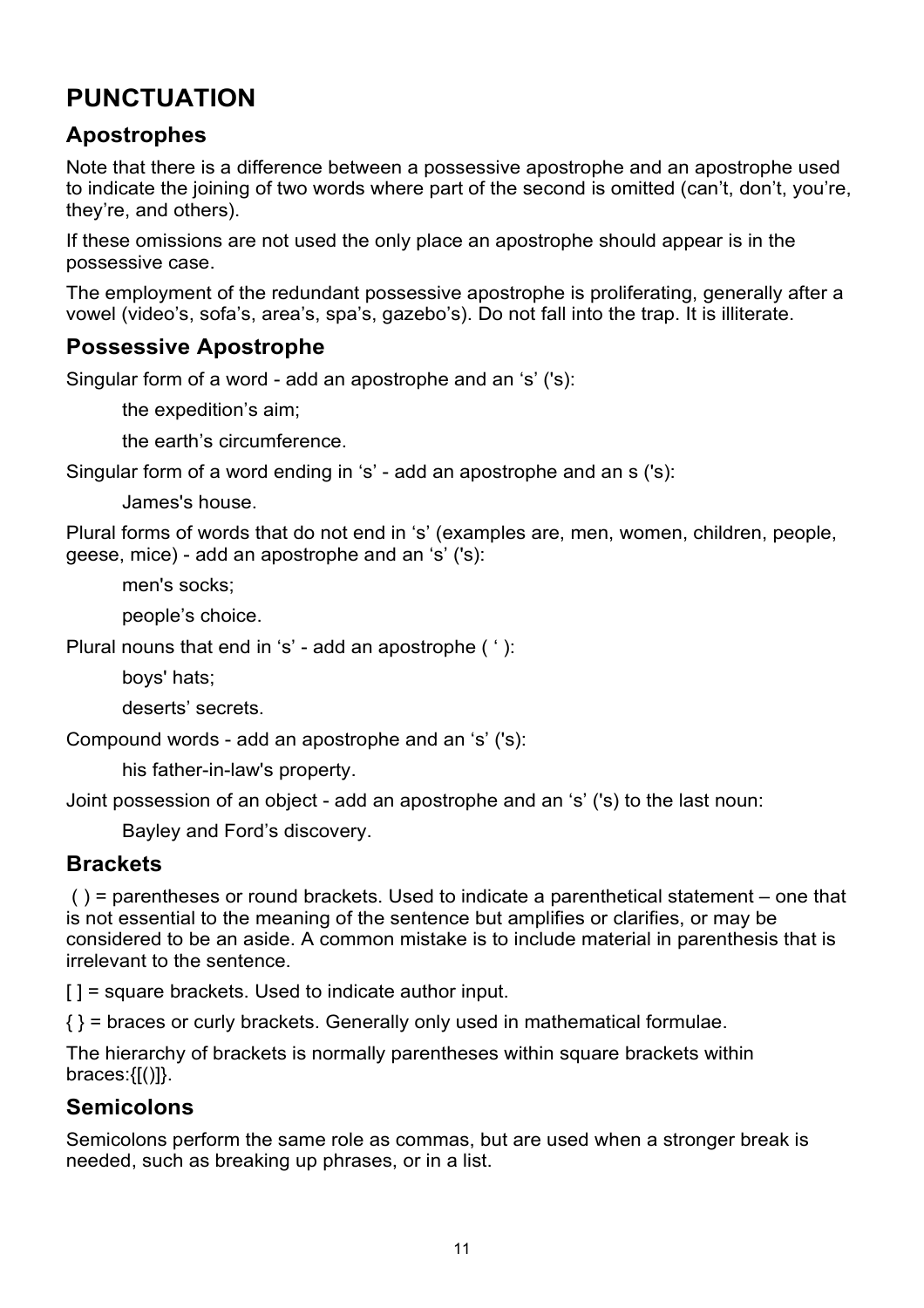### <span id="page-15-0"></span>**Bullets/Dot Points**

When items or short phrases are being listed, they should start with a lower case letter (including the first item) and end with a semi-colon, except for a full stop after the last item.

When bulleted items are full sentences or paragraphs, they should start with a capital letter and end with a full stop.

#### **Hyphens and Dashes**

Hyphens are used in complex words, compound words and for dividing words.

En rules (short dash, from the width of the letter 'n') are used:

- as a replacement for 'to' when indicating places, for example, Perth Kalgoorlie pipeline; Coolgardie – Esperance Highway;
- for spans of numbers, for example, pp. 23–4, 1872–79;
- as a replacement for 'to' in expressions of time, for example, Monday–Friday; January–December;
- to express an association between words that retain their separate identity, for example, Commonwealth–State relationships.

Em rules (long dash, the name of which derived from width of the letter 'm') are used in parenthetical statements.

Their use of hyphens and dashes (en rules and em rules) can be complicated. Refer to the *Style Manual For Authors, Editors and Printers*, Chapter 6 for guidance.

#### **Quotations**

Quotations of more than fifty words should be indented from the left margin, with an extra line of space above and below. Indented quotes do not require opening and closing quotation marks.

Short extracts of less than fifty words may appear within the text, enclosed in single quotation marks.

Use double quotation marks only for quotes within quotes.

A historical quotation should be reproduced verbatim. Words or phrases that may be perceived as pejorative or offensive by current standards should not be deleted, altered or edited in any way.

The words most commonly encountered are 'nigger' and variations of it, 'chink', 'chow' and 'celestial'. While unacceptable today they should be retained if used in the context of a historical quotation.

Do not alter spellings and punctuation within quotations. If the spelling is incorrect or the meaning seems strange or nonsensical, and the original has been copied correctly, place the word 'sic' in italics and within square brackets after the doubtful material, thus [sic].

Any comments that need to be placed into the quotation should also be enclosed within square brackets.

For example, if you use italics to emphasise part of the quote, at the end of the quote add [author's emphasis].

Indicate any omission from the quotation by the use of an ellipsis. An ellipsis is three full stops . . . with a single space before and after.

Do not insert an additional full stop if the ellipsis occurs at the end of a sentence. An ellipsis may be used at the beginning of a sentence.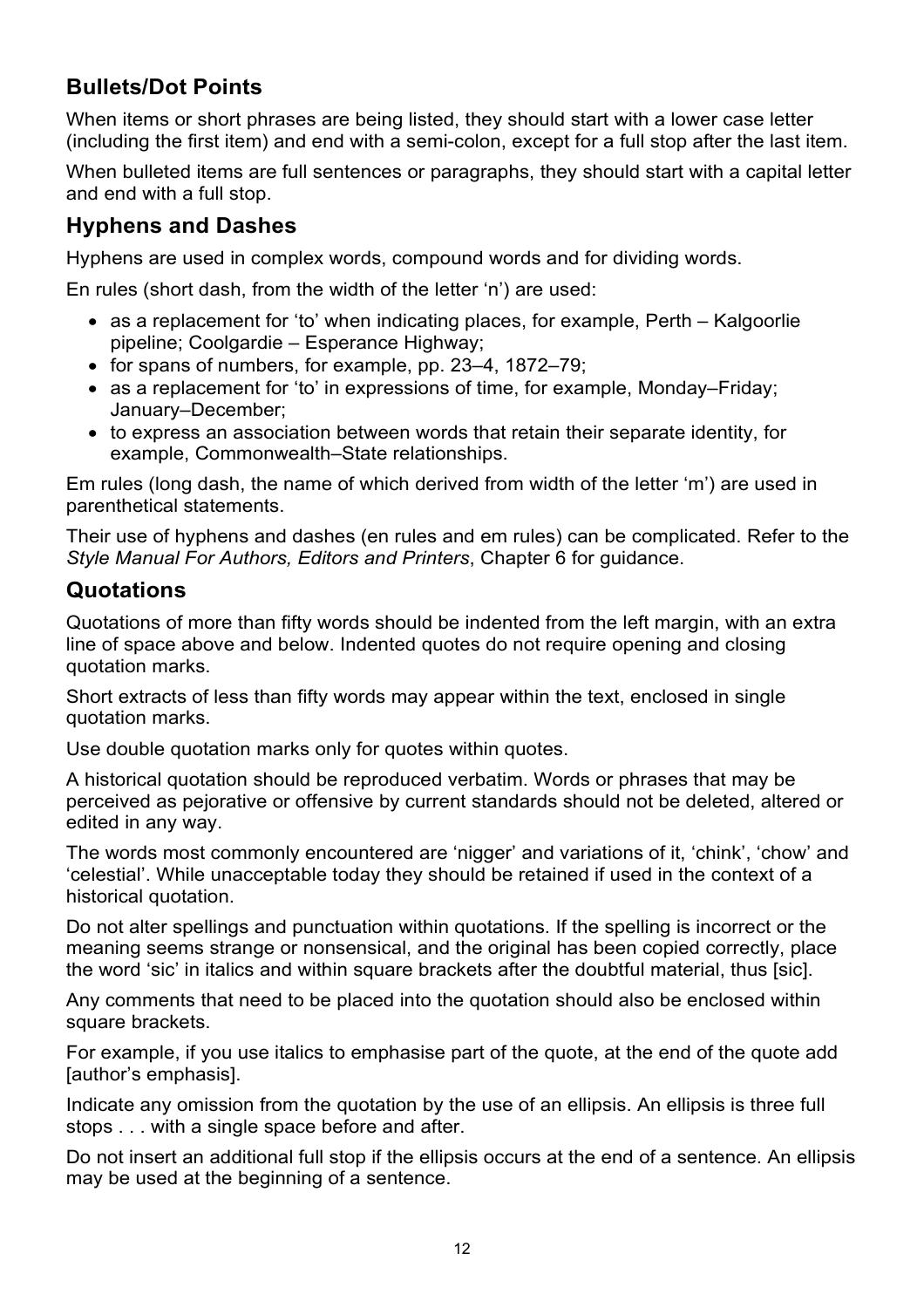If a whole sentence is a quotation, the full stop should be placed inside the closing quotation mark.

If any part of the sentence contains words not quoted then the full stop is placed outside the closing quotation mark.

This will avoid two full stops separated by a quotation mark.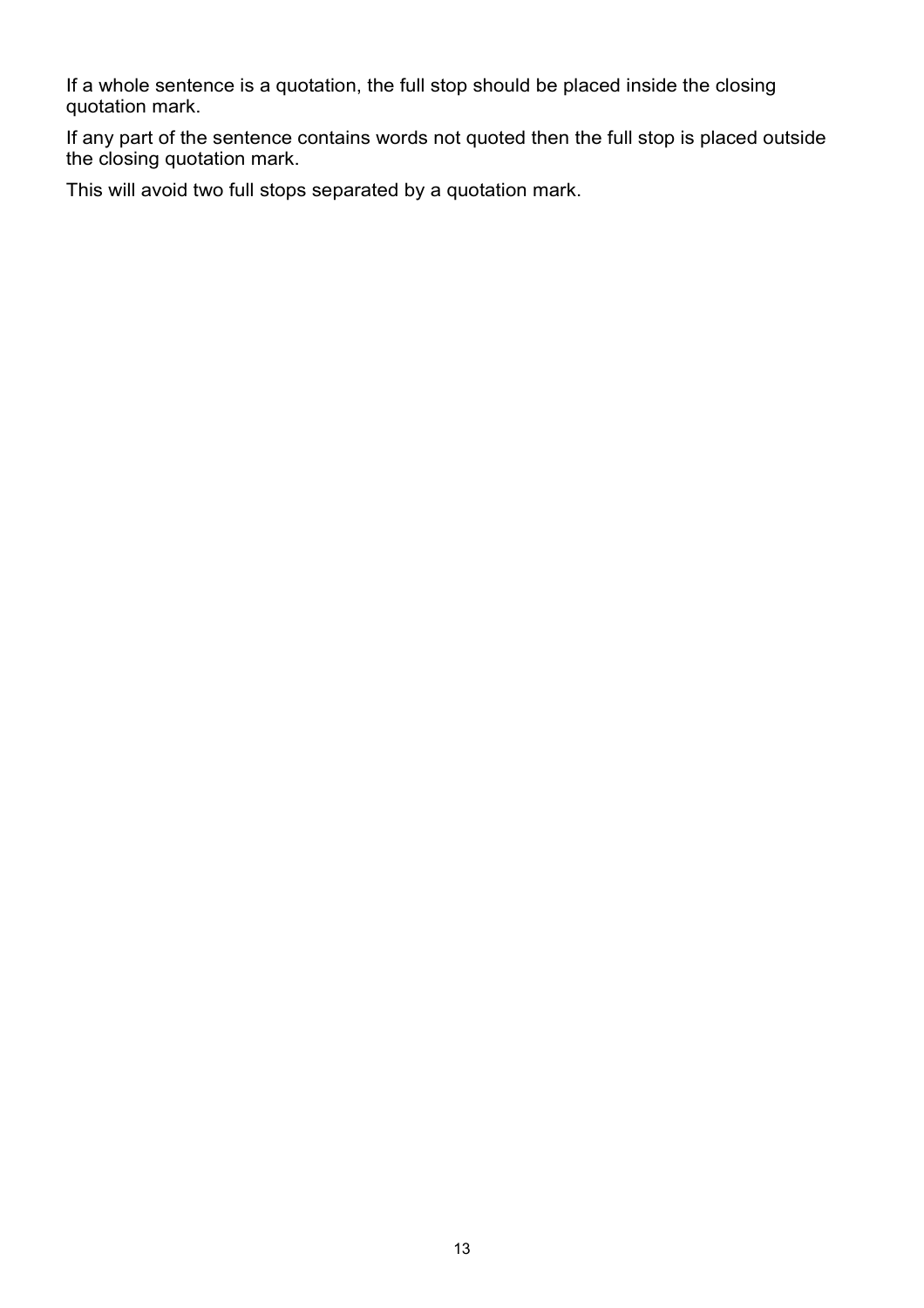# <span id="page-17-0"></span>**SHORTENED FORMS**

As a general rule it is preferred that words are presented in their full form. In other words, do not shorten words.

#### **Abbreviations**

Abbreviations consist of the initial letter and other letters of the word shortened but not the last letter. They are followed by a full stop. They include:

| ed. (editor, edited)     | pp. (pages)    |
|--------------------------|----------------|
| $\overline{\phantom{a}}$ | $\blacksquare$ |

p. (page) vol. (volume)

The names of the Australian States and Territories should be spelled out in full. Should an abbreviation be needed use the following shortened forms:

| <b>ACT</b> | <b>NSW</b> |
|------------|------------|
| NT.        | Qld        |
| <b>SA</b>  | Tas        |
| Vic        | WA         |

Do not italicise the abbreviations of the States.

When referring to the 'State' of Western Australia use a capital 'S'. The 'state' of Western Australia refers to its condition not its political status.

The description of a type of ship may be abbreviated (see Names of Ships, page 10).

#### **Contractions**

A contraction includes at least the first and last letters of a word and is not given a full stop, for example:

| Dr (Doctor) | Jr (Junior) |
|-------------|-------------|
| Mr (Mister) | St (Saint)  |

#### **Clipped Words**

Some common clipped words are 'ad' for 'advertisement', 'phone' for 'telephone', 'photo' for 'photograph', and 'gym' for 'gymnasium'.

Use the full word.

#### **Acronyms**

Do not use acronyms. In the age of the word processor there is no need. Learn how to use the Auto Correct function – you type in the acronym, it will spell out the full title.

#### **Personal Initials**

Include a full stop after each of the initials and insert a space between the initials and the last name, for example, P.P. King.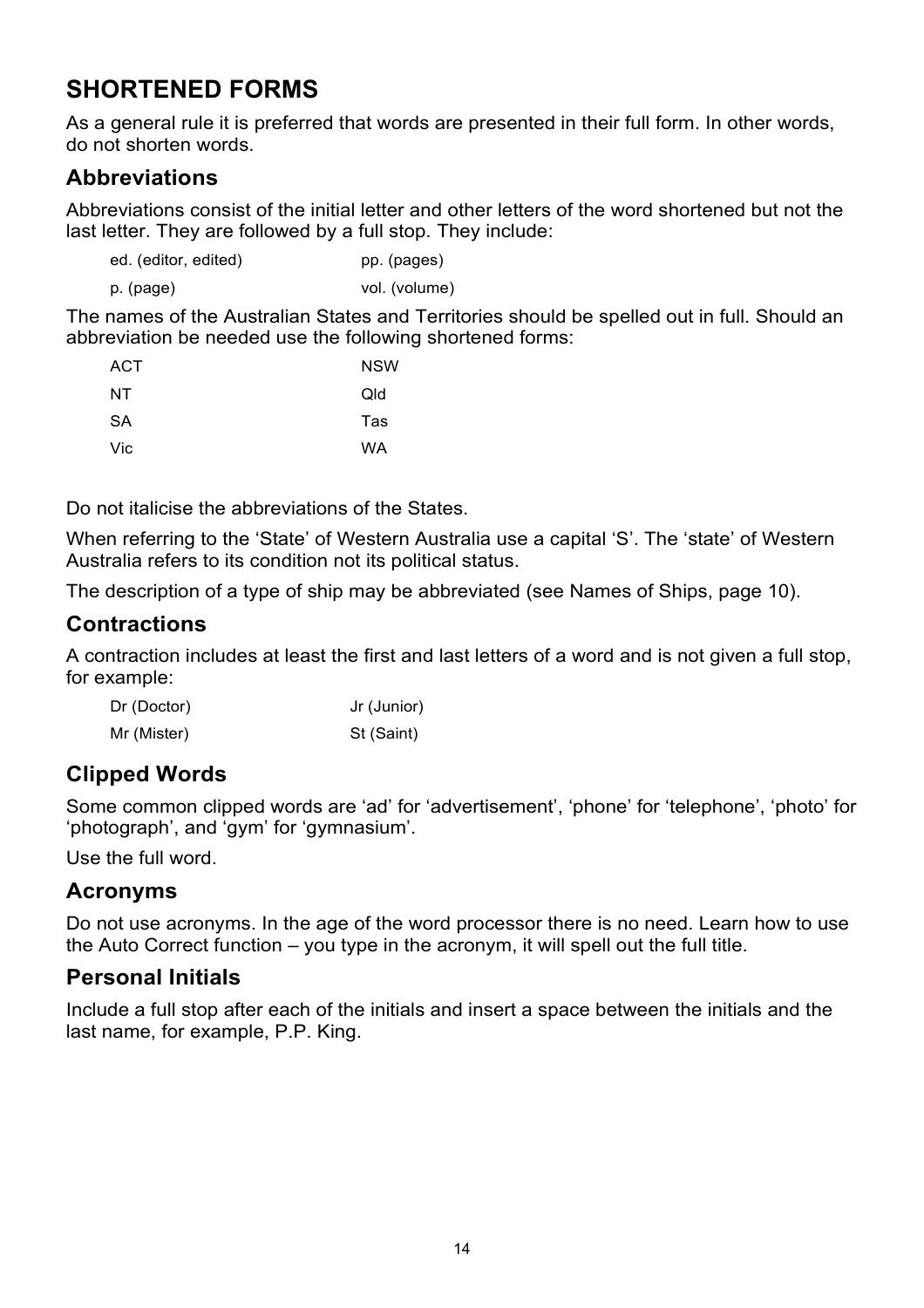# <span id="page-18-0"></span>**NUMBERS and MEASUREMENT**

#### **Numbers**

Follow the *Style Manual For Authors, Editors and Printers*, Chapter 10, except in a few cases. *Modern Australian Usage* is very helpful in dealing with numbers.

For clarity use commas rather than spaces in four-digit or greater numbers (for example, 7,500, 1,250,000).

Numbers up to ninety-nine should be spelled out in the text, except where figures will aid clarity (if several numbers are presented comparatively, for example). Numbers over ninety-nine should be spelled out when approximations are involved (about two thousand sheep, nearly five hundred cattle). If a figure seems inappropriate to a narrative text it should be spelled out.

Where a number begins a sentence always use words, including dates or percentages but avoid this construction if possible.

Spell out a person's age, for example, 'He was in his sixties'. However, use figures in the hyphenated form, for example 'a 65-year-old man'.

The modern convention is that 1,000,000,000 is one billion and 1,000,000,000,000 is one trillion.

Use figures for temperature with a superscript 'o' and a capital C to indicate degrees Celsius, for example,  $23^{\circ}$ C.

For percentages use figures followed by 'per cent' in text and '%' in notes, tables and illustrations.

When decimal numbers are less than unity, zero should be placed before the decimal point. For example, '0.75' not '.75'.

#### **Years, Dates and Times**

| ACCEPTABLE                                        | <b>NOT ACCEPTABLE</b>                                                   |
|---------------------------------------------------|-------------------------------------------------------------------------|
| 1880s                                             | 1880's                                                                  |
|                                                   | '80's                                                                   |
|                                                   | eighties                                                                |
| 1856-59                                           | 1856-9                                                                  |
| 1890–1892 (in chapter titles, captions, contents) | 1890-92                                                                 |
| 23 February 1854                                  | 23 February, 1854                                                       |
|                                                   | 23.2.1854 or 23.2.54                                                    |
|                                                   | 23/2/1854 or 23/2/54                                                    |
| 12.30 p.m.                                        | 12.30pm; 12,30 p.m.                                                     |
|                                                   | 12.30PM; 12.30P.M.; 12.30 P.M.                                          |
|                                                   | Do not write 'at about 12.30 p.m.' (see Misused<br>Words, Appendix One) |

Do not change years, dates or times into this format if used in the form of a quotation from an original source.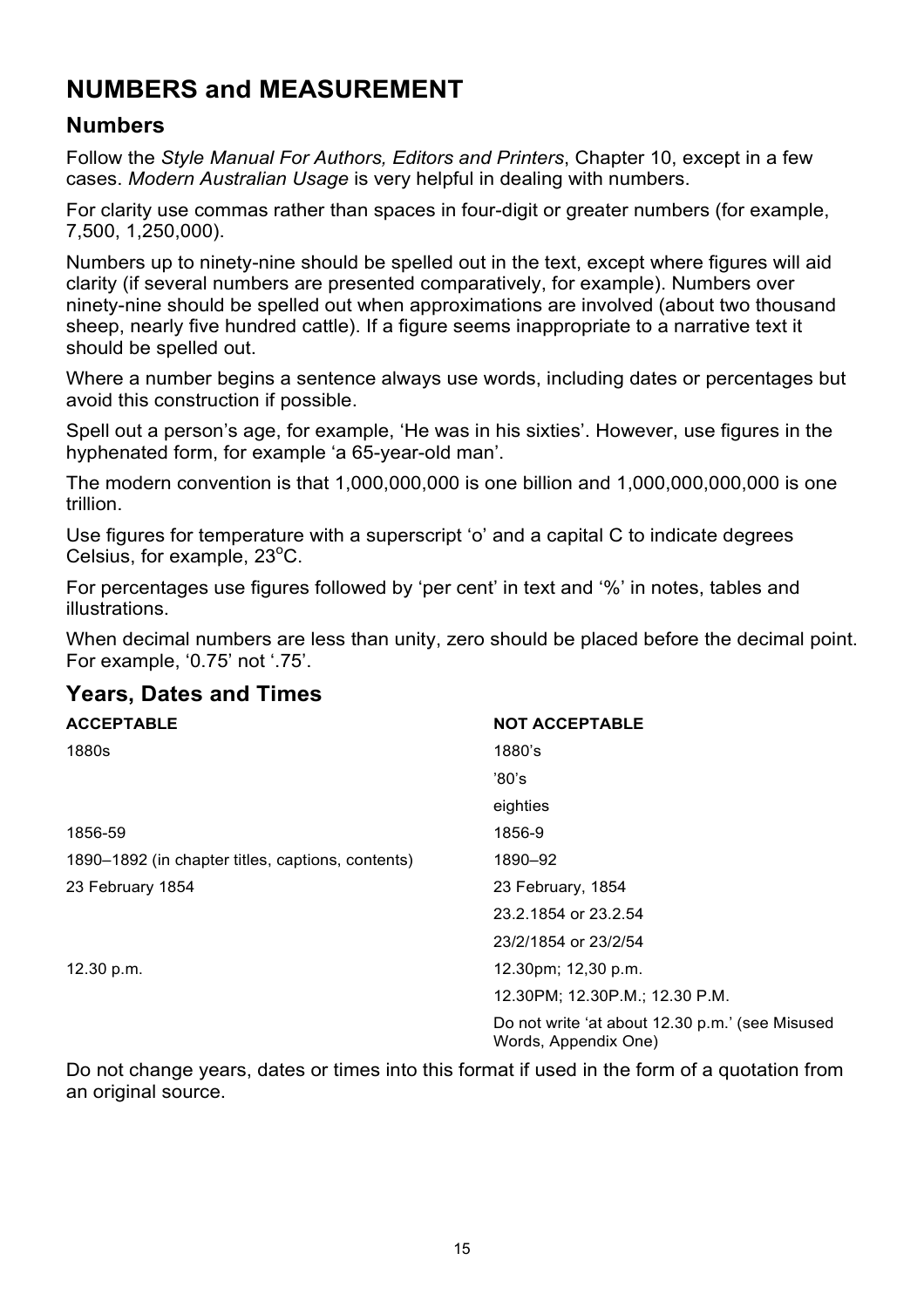#### <span id="page-19-0"></span>**Currency**

Use figures for sums of money. Use the form \$65 not \$65.00 unless cents need to be indicated.

Should you need to indicate pre-decimal currency use the form £5 2s 9d. .

Do not convert amounts to decimal currency. It is preferred to use comparisons such as 'The weekly wage was 15s and a loaf of bread cost 3d' and not 'a loaf of bread cost 5c'.

#### **Measurement**

Australia converted to the metric system in 1976. The majority of Australia's population was educated under this system and to them feet and inches, yards and miles, and pounds and shillings are incomprehensible.

Measurements should be stated using current terms, unless a pre-metric measurement is stated in a quotation in which case it should be left as is. Conversion may cause confusion.

Use kilometres not miles, kmh not mph. Use metres and millimetres not feet and inches.

Use kilograms and grams not pounds and ounces. Use hectares not acres, square kilometres not square miles.

Nautical miles and knots are acceptable terms.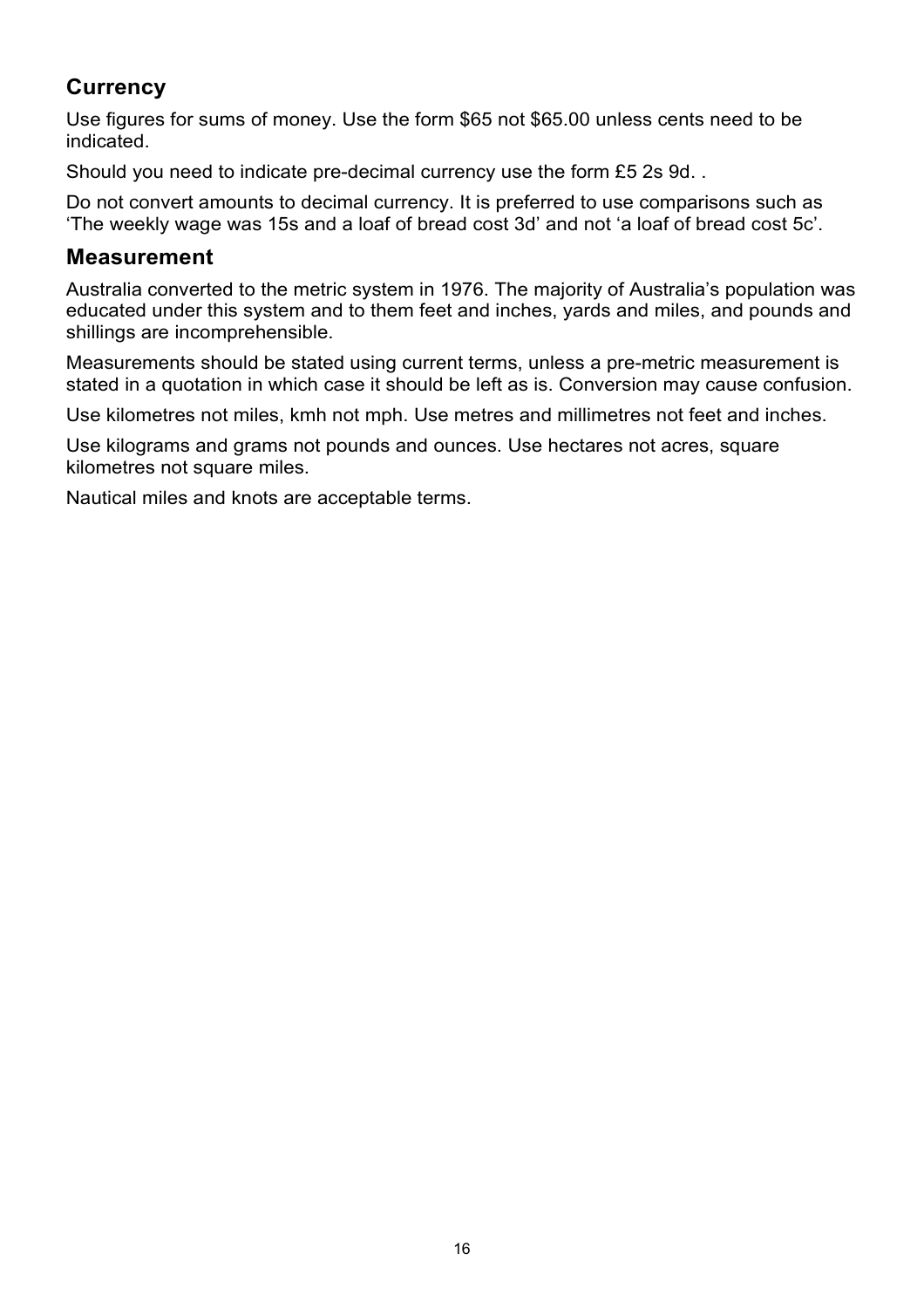# <span id="page-20-0"></span>**MILITARY HISTORY**

Do not use full stops with the shortened forms RAN, AIF, RAAF or RAF.

The names of RAN ships are preceded by HMAS, without full stops and not italicised. The name of the ship is italicised. Do not write 'the HMAS Perth'. The plural of 'HMAS' is 'HMAS', for example, 'HMAS Melbourne and Voyager'.

ANZAC is always written in all capitals.

Place names are spelled as they are in the relevant official history of the campaign not as they might appear in an atlas.

The following variations may be used to describe the two World Wars, provided you are consistent throughout.

| <b>ACCEPTABLE</b> | <b>NOT ACCEPTABLE</b> | <b>ACCEPTABLE</b> | <b>NOT ACCEPTABLE</b> |
|-------------------|-----------------------|-------------------|-----------------------|
| World War 1       | WW1                   | World War 2       | WW <sub>2</sub>       |
| World War I       | wwi                   | World War II      | <b>WWII</b>           |
| First World War   | 1st World War         | Second World War  | 2nd World War         |

Italicise the names of enemy formations.

#### **Military Ranks**

| <b>Commissioned Officers</b> |               |                    |               |                                   |               |
|------------------------------|---------------|--------------------|---------------|-----------------------------------|---------------|
| <b>Royal Australian Navy</b> |               | Army               |               | <b>Royal Australian Air Force</b> |               |
| <b>RANK</b>                  | <b>ABBREV</b> | <b>RANK</b>        | <b>ABBREV</b> | <b>RANK</b>                       | <b>ABBREV</b> |
| Admiral                      | Adm           | General            | Gen           | Air Chief Marshal                 | <b>ACM</b>    |
| Vice-Admiral                 | V Adm         | Lieutenant General | Lt Gen        | Air Marshal                       | AM            |
| Rear-Admiral                 | R Adm         | Major-General      | Maj Gen       | Air Vice-Marshal                  | AVM           |
| Commodore                    | Cmdre         | <b>Brigadier</b>   | <b>Brig</b>   | Air Commodore                     | Air Cdre      |
| Captain                      | Capt          | Colonel            | Col           | Group Captain                     | Gp Capt       |
| Commander                    | Cdr           | Lieutenant-Colonel | Lt Col        | Wing-Commander                    | Wg Cdr        |
| Lieutenant-Commander         | Lt Cdr        | Major              | Maj           | Squadron Leader                   | Sqn Ldr       |
| Lieutenant                   | Lt            | Captain            | Capt          | <b>Flight Lieutenant</b>          | Fit Lt        |
| Sub-Lieutenant               | Sub Lt        | Lieutenant         | Lt            | <b>Flying Officer</b>             | FO            |
| Midshipman                   | Midm          | 2nd Lieutenant     | 2nd Lt        | Pilot Officer                     | PO.           |

| Non Commissioned Officers and Other Ranks |           |                         |                 |                        |            |
|-------------------------------------------|-----------|-------------------------|-----------------|------------------------|------------|
| Warrant-Officer                           | <b>WO</b> | Warrant-Officer Class 1 | WO <sub>1</sub> | Warrant-Officer        | <b>WO</b>  |
| <b>Chief Petty Officer</b>                | CPO       | Warrant-Officer Class 2 | WO <sub>2</sub> | <b>Flight Sergeant</b> | FI Sgt     |
|                                           |           | <b>Staff Sergeant</b>   | S/Sgt           |                        |            |
| <b>Petty Officer</b>                      | PO.       | Sergeant                | Sgt             | Sergeant               | Sgt        |
| Leading Seaman                            | LS.       | Corporal                | Cpl             | Corporal               | Cpl        |
| Able Seaman                               | AB.       | Lance Corporal          | L/Cpl           | Leading Aircraftsman   | <b>LAC</b> |
| Seaman                                    | Smn       | Private                 | Pte             | Aircraftsman           | AC         |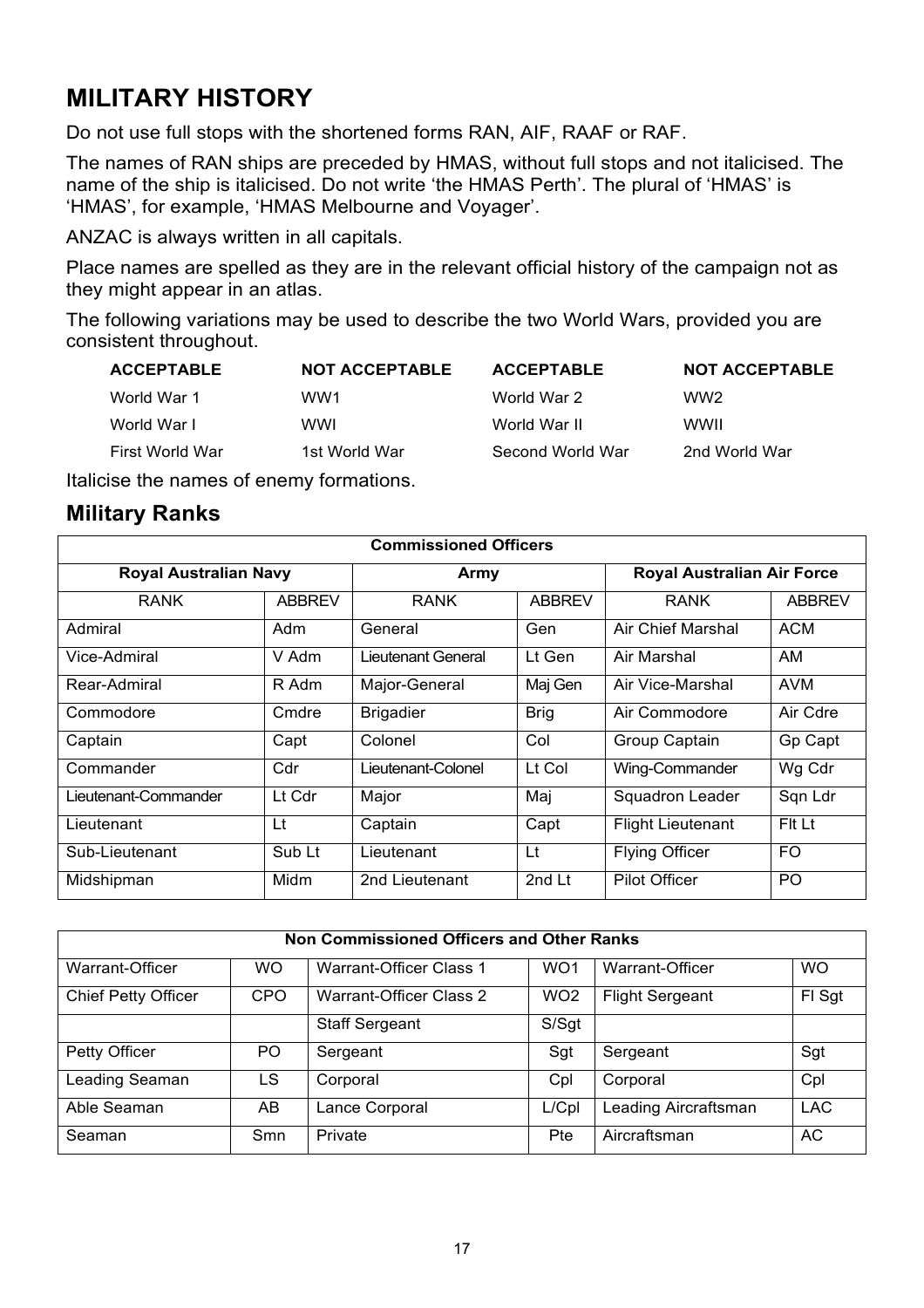# <span id="page-21-0"></span>**APPENDIX ONE**

# **Misused Words**

| Aggravate          | The use of 'aggravate' to mean 'irritate' in the sense of 'annoy' is informal and the<br>word should be reserved for the meaning 'to make worse'.                                                                                                                                                                                |
|--------------------|----------------------------------------------------------------------------------------------------------------------------------------------------------------------------------------------------------------------------------------------------------------------------------------------------------------------------------|
| Agreeance          | Agreeance is not a word. Use agreement.                                                                                                                                                                                                                                                                                          |
| All of the         | Can usually be rewritten as  'All the '                                                                                                                                                                                                                                                                                          |
| Alright            | Please use all right.                                                                                                                                                                                                                                                                                                            |
| Also               | Also is an over-used word and usually superfluous.                                                                                                                                                                                                                                                                               |
| At about           | It cannot be both. 'At about' is tautological.                                                                                                                                                                                                                                                                                   |
| Bring to a head    | This phrase is rather repulsive. It means 'to cause pus to form' and is generally not<br>what the writer meant.                                                                                                                                                                                                                  |
| Catholic           | The meaning of catholic is 'universal'. In religious contexts use Roman Catholic.                                                                                                                                                                                                                                                |
| Comprise           | Comprise means 'to consist of'. 'The exploration party comprised seven people' not<br>'comprised of'.                                                                                                                                                                                                                            |
| Contemporary       | Contemporary does not mean 'modern' or 'present day'. It means 'existing at the same<br>time'.                                                                                                                                                                                                                                   |
| Criterion/criteria | You can have one criterion or many criteria.                                                                                                                                                                                                                                                                                     |
| Data               | Although plural it is commonly treated as singular. However media, criteria and<br>phenomena are plural only.                                                                                                                                                                                                                    |
| Decimate           | Decimate is derived from the Roman word (decem) when one in ten soldiers in a<br>rebellious group were killed as an example to the others. They were decimated. Its<br>use is indefensible when used to mean 'utterly wipe out'.                                                                                                 |
| Dilemma            | The etymology of the word indicates that it means 'a situation that requires a choice<br>between two alternatives". Although current usage is giving it the meaning 'to<br>choose between any number of mutually exclusive options' it is preferred that the<br>original meaning be retained. Note the spelling - not 'dilemna'. |
| Either/neither     | These words should be used only when there is a choice between two.                                                                                                                                                                                                                                                              |
| <b>Equally As</b>  | Something can be 'equally important' or it can be 'as important' but it cannot be<br>'equally as important'.                                                                                                                                                                                                                     |
| Feasible           | Feasible means 'practicable' or 'possible'. It does not mean 'likely'. Use probable.                                                                                                                                                                                                                                             |
| Foul Swoop         | It is fell swoop. It means 'all at once suddenly'. Fell means 'fierce ruthless'.                                                                                                                                                                                                                                                 |
| For Free           | Free is not synonymous with 'nothing' but with 'for nothing' therefore 'for free' is semi-literate.                                                                                                                                                                                                                              |
| Fulsome            | Fulsome means 'excessive, gross or insincere to the point of being offensive to<br>good taste'. If used in the context of 'lavish' it has disparaging connotations.                                                                                                                                                              |
| Harbinger          | A harbinger is a 'precursor or an omen'. It is not a 'messenger'.                                                                                                                                                                                                                                                                |
| Hopefully          | Hopefully means 'in a hopeful manner', not 'I hope'. Avoid hopefully.                                                                                                                                                                                                                                                            |
| Irregardless       | Irregardless is not a word. It is somewhere between irrespective and regardless.<br>Use one of these.                                                                                                                                                                                                                            |
| Intriguing         | Intriguing means 'underhand plotting'. It does not mean 'puzzling, enigmatic or<br>ambiguous'.                                                                                                                                                                                                                                   |
| Knots per Hour     | A knot is a unit is speed that means 'one nautical mile per hour'. Therefore an hour<br>or per hour should never follow knot.                                                                                                                                                                                                    |
| Last/Past          | The last person out the door. The past (not last) year has been busy.                                                                                                                                                                                                                                                            |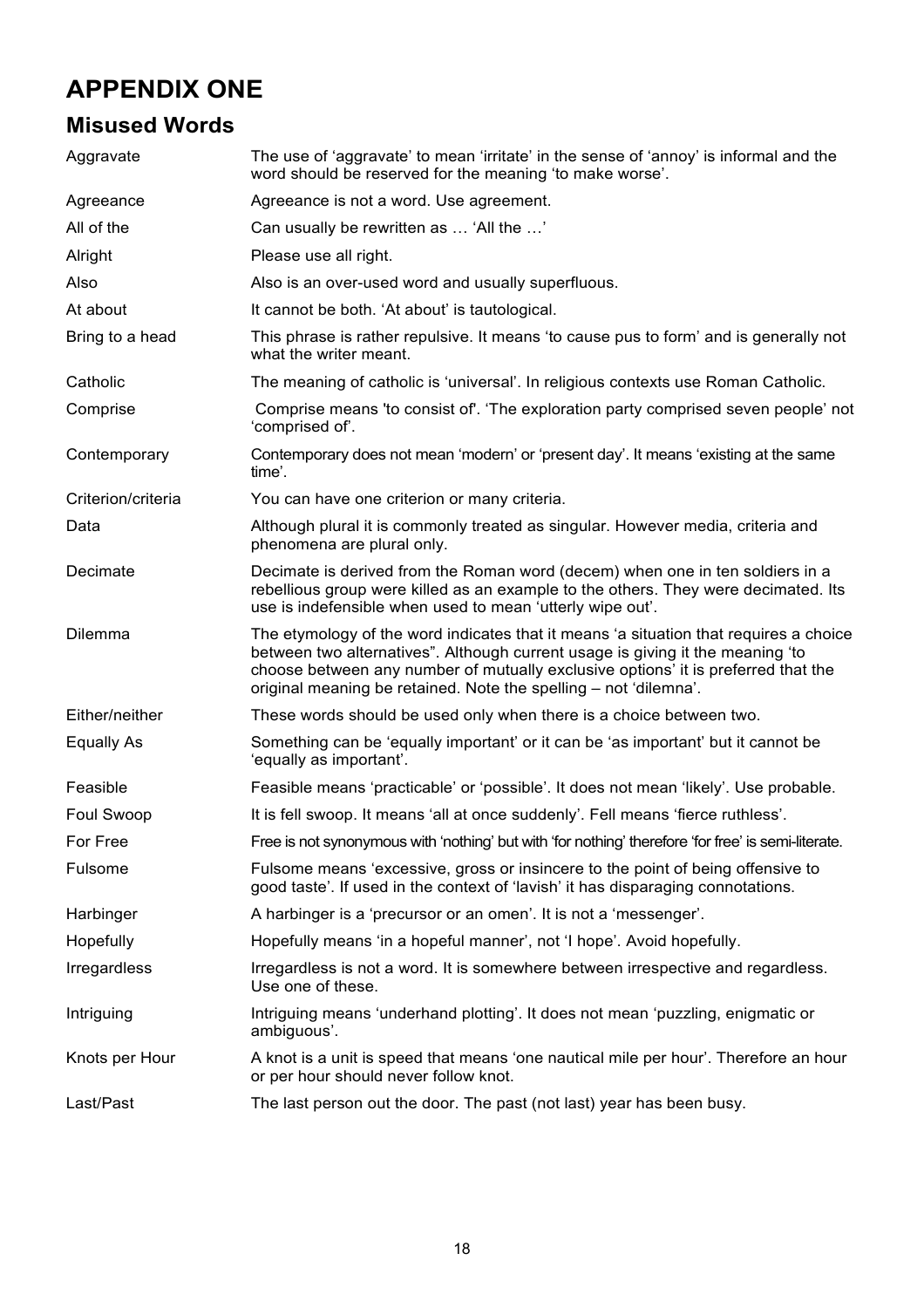| Latter            | Latter refers to the second of two things, not the last of a number of things. Former<br>is the first of two things.                                                                                                                                                                                                                                        |
|-------------------|-------------------------------------------------------------------------------------------------------------------------------------------------------------------------------------------------------------------------------------------------------------------------------------------------------------------------------------------------------------|
| Liable            | Liable means 'legally bound" or 'subject to'. It does not mean 'likely'.                                                                                                                                                                                                                                                                                    |
| Listing           | Do not use 'listing' as a noun where list will do. A phone book is a list of names and<br>numbers, each of which is a listing.                                                                                                                                                                                                                              |
| Litany            | The word is misused if a listing or history is meant. A litany is a 'form of prayer or a<br>repetitive recitation'.                                                                                                                                                                                                                                         |
| Literally         | Use the word literally with care and only where what you are saying is literally true.<br>In most cases 'figuratively' is meant, which is just about the opposite of literally. 'We<br>were literally flooded with work' is wrong because the flood is a metaphorical one,<br>not an actual deluge. Do not use literally where really or extremely will do. |
| Livid/Vivid/Lurid | Livid means 'black and blue'. It does not mean 'red', a meaning it has erroneously<br>acquired perhaps by association with vivid or lurid.                                                                                                                                                                                                                  |
| Majority          | Use 'majority' only with countable nouns, for example, 'a majority of people' and not<br>with mass nouns, for example, 'a majority of the work'.                                                                                                                                                                                                            |
| Marginal          | Marginal is not a synonym for small.                                                                                                                                                                                                                                                                                                                        |
| Maximise          | Maximise means to 'increase to the utmost'. It should not be used to mean 'make the most of.                                                                                                                                                                                                                                                                |
| Media             | Media is plural only. The singular is medium.                                                                                                                                                                                                                                                                                                               |
| More than/Over    | They are not interchangeable. 'More than' refers to a quantity. 'Over' refers to<br>spatial relationships.                                                                                                                                                                                                                                                  |
| <b>Nature</b>     | Decisions of a delicate nature would be better if they were just delicate decisions.<br>Movies of a violent nature would be better described as 'violent movies'.                                                                                                                                                                                           |
| Necessitate       | If 'require' is meant, write require or rework the sentence so that necessitate is not needed.                                                                                                                                                                                                                                                              |
| Noisome           | Noisome does not mean 'noisy'. It means 'offensive or evil smelling'.                                                                                                                                                                                                                                                                                       |
| Only              | Put 'only' next to the word or phrase it modifies. The following phrase has eight<br>different meanings depending on where the word only is placed: 'I hit him in the eye<br>yesterday.'                                                                                                                                                                    |
| Orientate         | Although this variant form has been in use since the mid 19th century, orient is<br>preferred.                                                                                                                                                                                                                                                              |
| Percentage        | A percentage of something is not necessarily a small part.                                                                                                                                                                                                                                                                                                  |
| Perogative        | There is no such word. The word required is prerogative meaning 'right' or<br>'privilege'.                                                                                                                                                                                                                                                                  |
| Plus              | Try to limit 'plus' to mathematics, and use 'and' or 'with' where they are appropriate.                                                                                                                                                                                                                                                                     |
| Prone             | Prone means 'face down'. A person lying face up is supine.                                                                                                                                                                                                                                                                                                  |
| Proportion        | Proportion means 'comparative share or part'; it should not be used as a synonym for<br>part.                                                                                                                                                                                                                                                               |
| Quality           | 'Quality' is a noun and means 'a characteristic or a degree of excellence'. Do not<br>use 'quality' as an adjective, as in 'a quality product'. Use well made, good or useful.<br>Never use 'quality' as an adverb, as in 'a quality-built product'.                                                                                                        |
| Quite             | 'Quite' is almost always a space-waster. It usually softens sentences that should not be<br>softened.                                                                                                                                                                                                                                                       |
| Re                | Avoid using 're' when you mean 'concerning', 'regarding' or 'about'. 'Re your letter<br>of 23 February' imparts a feeling of jargon to your writing.                                                                                                                                                                                                        |
| Straitjacket      | A 'straitjacket' is not a jacket without curves or angles – it is not a 'straightjacket'.                                                                                                                                                                                                                                                                   |
| Suffer            | The suggestion that inanimate objects cannot suffer smacks of pedantry.                                                                                                                                                                                                                                                                                     |
| Thanks to         | Do not use 'thanks to' when no thankfulness is meant. 'Thanks to dysentery the population of<br>Coolgardie was greatly reduced' should be recast to indicate blame not thanks.                                                                                                                                                                              |
| Who/Which/That    | 'Who' is used for people. 'Which' and 'that' are used for things and organisations.                                                                                                                                                                                                                                                                         |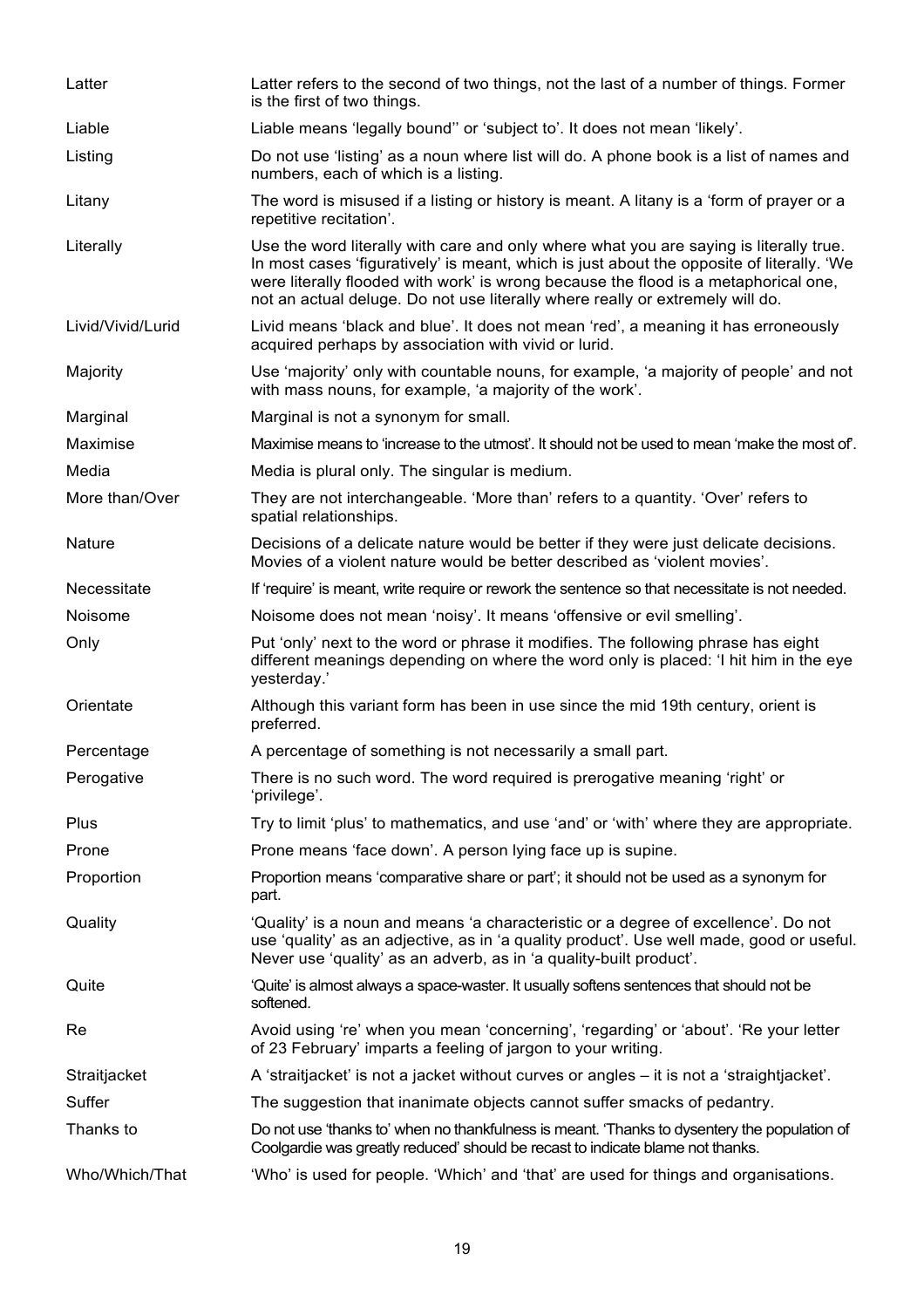# <span id="page-23-0"></span>**APPENDIX TWO**

## **Word Confusion**

| Ability/Capacity          | Ability can be acquired, capacity cannot. Ability is a more positive quality than<br>capacity.                                                                                                                                                                                                                                                      |
|---------------------------|-----------------------------------------------------------------------------------------------------------------------------------------------------------------------------------------------------------------------------------------------------------------------------------------------------------------------------------------------------|
| Advice/Advise             | Advice is the noun. Advise is the verb.                                                                                                                                                                                                                                                                                                             |
| Aerial/Antenna            | An aerial is a device to send or receive radio transmissions. An antenna is the sensory<br>organ on the head of an insect - also used to mean an aerial. Use either. Be consistent.                                                                                                                                                                 |
| Affect/Effect             | Affect is to influence something. Effect is the result (effects of change), but note<br>that changes can be effected. When you affect something, you have an effect on<br>it.                                                                                                                                                                       |
| Afflict/Inflict           | One is afflicted by or with something. One inflicts something on someone.                                                                                                                                                                                                                                                                           |
| Altogether/All Together   | Altogether means 'in total'. All together means 'in the one place'.                                                                                                                                                                                                                                                                                 |
| Allude/Elude              | Allude means 'to refer to indirectly'. Elude means 'to avoid or slip away'.                                                                                                                                                                                                                                                                         |
| Already/All Ready         | Already means 'by this time'. All ready means 'prepared'.                                                                                                                                                                                                                                                                                           |
| Altar/Alter               | An altar is a table for worship. Alter means 'to change'.                                                                                                                                                                                                                                                                                           |
| Alternately/Alternatively | Alternately means 'every second one'. Alternatively means 'to find another way<br>of doing something'.                                                                                                                                                                                                                                              |
| Always/All ways           | Always means 'at all times'. All ways means 'every respect or course'.                                                                                                                                                                                                                                                                              |
| Anticipate/Expect         | To anticipate is to be aware in advance of the possibility of something happening<br>and taking steps to deal with it. Expect means 'to regard as likely'.                                                                                                                                                                                          |
| Ascent/Assent             | An ascent is an upward slope. Assent means 'consent'.                                                                                                                                                                                                                                                                                               |
| Assume/Presume            | Assume is to pose a hypothesis, to take something for granted. Presume is to<br>suppose something to be true, to believe it to be a fact.                                                                                                                                                                                                           |
| Assure/Ensure/Insure      | You assure a person by making them confident. Do not use assure in the sense<br>of 'Assure that the wording is correct'; you can only assure somebody that it is<br>correct. Ensure means make sure, as in 'Ensure that the wording is correct'.<br>Insuring is the business of an insurance company. It sets aside resources in<br>case of a loss. |
| Auspicious/Propitious     | These words are synonyms.                                                                                                                                                                                                                                                                                                                           |
| Avenge/Revenge            | Avenge implies that the retribution is justified whereas revenge implies that the<br>aim is to satisfy the resentment of the person taking the action.                                                                                                                                                                                              |
| Avert/Avoid               | Avert means 'prevent' or 'ward off'. Avoid means 'keep clear'.                                                                                                                                                                                                                                                                                      |
| Bated/Baited              | A person waiting with bated breath waits anxiously not with a breath smelling of<br>worms.                                                                                                                                                                                                                                                          |
| Between/Among             | Use between for two things, use among for more than two.                                                                                                                                                                                                                                                                                            |
| Biennial/Biannual         | Biennial means 'every two years'. Biannual means 'twice a year'.                                                                                                                                                                                                                                                                                    |
| Boarder/Border            | A boarder is a lodger who receives meals regularly at a fixed price. A border is a<br>boundary.                                                                                                                                                                                                                                                     |
| Born/Borne                | Born means 'existing as a result of birth'. Borne means 'carried or transported<br>by'.                                                                                                                                                                                                                                                             |
| Bought/Brought            | Bought means 'purchased'. Brought means 'conveyed'.                                                                                                                                                                                                                                                                                                 |
| Break/Brake               | If there is a break in your brake line your car will not stop properly.                                                                                                                                                                                                                                                                             |
| Can/May                   | Use 'can' for ability and 'may' for permission to do it.                                                                                                                                                                                                                                                                                            |
| Chord/Cord                | A chord is a combination of musical tones played simultaneously. A cord is a small rope.                                                                                                                                                                                                                                                            |
| Cite/Sight/Site           | To cite is to quote. Sight is the faculty of vision. A site is a position or place.                                                                                                                                                                                                                                                                 |
| Classic/Classical         | Classic is the pinnacle. Classical means pertaining to the ancient Greek or<br>Romans.                                                                                                                                                                                                                                                              |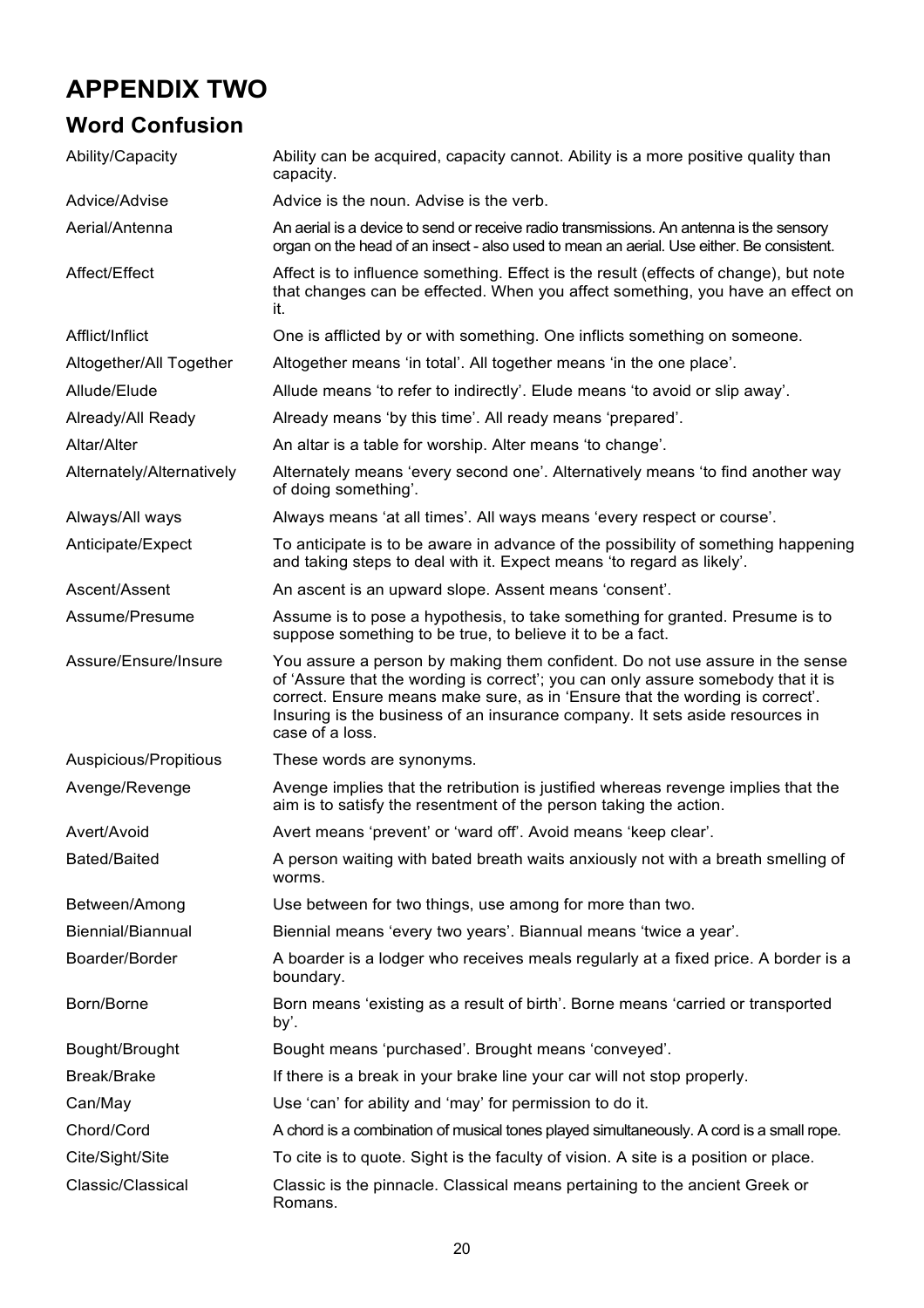| Collaboration/Collusion        | Collaboration is working jointly or co-operating. Collusion has a notion of fraud or<br>underhand dealing.                                                                                                             |
|--------------------------------|------------------------------------------------------------------------------------------------------------------------------------------------------------------------------------------------------------------------|
| Complacent/Complaisant         | Complacent means 'smugly self-satisfied'. Complaisant means 'deferential' or<br>'acquiescent'.                                                                                                                         |
| Compliment/Complement          | A compliment is when you say something nice about a person. Complement<br>means 'to complete'.                                                                                                                         |
| Conscience/Conscious           | Conscience is a moral sense of right or wrong. Conscious means to be aware or<br>awake.                                                                                                                                |
| Continual/Continuous           | Continual means 'very frequent'. Continuous means 'without interruption'.                                                                                                                                              |
| Convince/Persuade              | Although there are slight, technical differences in meanings between these<br>words they may be used as synonyms.                                                                                                      |
| Council/Counsel                | A council is a group that consults or advises. To counsel is to advise.                                                                                                                                                |
| Definite/Definitive            | Definite means 'precise' or 'exactly delimited'. Definitive means 'beyond<br>argument'. A definite statement is one that is explicit; a definitive statement is<br>one that is not challengeable.                      |
| Delusion/Illusion              | A delusion is a false belief. An illusion is a false perception.                                                                                                                                                       |
| Despatch/Dispatch              | Use either. Be consistent.                                                                                                                                                                                             |
| Device/Devise                  | A device is a noun meaning 'apparatus' or 'machine'. Devise is a verb meaning<br>'to create' or 'invent'.                                                                                                              |
| Differ/Vary                    | Differ means to be unlike. Vary means to change.                                                                                                                                                                       |
| Different from/Different to    | Despite what the pedants may say either is acceptable although different from is<br>generally regarded as the most acceptable. Different to is less formal. Different<br>than is acceptable when followed by a clause. |
| Disassemble/Dissemble          | Disassemble means to take apart. Dissemble means to disguise or conceal.                                                                                                                                               |
| Discomfort/Discomfit           | The meanings of these words have nothing in common. Discomfort means 'a<br>lack of comfort'. Discomfit means 'disconcert or baffle'.                                                                                   |
| Discreet/Discrete              | Discrete means 'individual or separate things'. Discreet means 'unobtrusive'.                                                                                                                                          |
| Distinctive/Distinguished      | Distinctive means 'noticeably different'. Distinguished means 'outstanding or<br>eminent'.                                                                                                                             |
| Disinterested/Unintereste<br>d | You are a disinterested (as in neutral or not involved) party to discussions but<br>uninterested (you do not care) in soccer.                                                                                          |
| Dual/Duel                      | Dual is an adjective describing the duality of something - dual nationality, for<br>instance. A duel is a formal battle intended to settle a dispute.                                                                  |
| Eclectic/Esoteric              | Eclectic means selecting from various sources. Esoteric means 'understood by a<br>select few; recondite'.                                                                                                              |
| Elder/Older                    | Elder is restricted to persons and is an indication of seniority. Older is used in a<br>comparison of old things.                                                                                                      |
| Elicit/Illicit                 | Elicit means to 'draw out'. Illicit means 'illegal or forbidden'.                                                                                                                                                      |
| Eminent/Imminent               | Eminent means 'prominent or famous'. Imminent, in phrases like 'facing<br>imminent disaster', means 'threatening or about to happen'.                                                                                  |
| Empathy/Sympathy               | Empathy means 'to have an understanding of a person's feelings to the extent of<br>participation in them'. Sympathy is 'an understanding or sharing of one's<br>emotions'.                                             |
| Enquire/Inquire                | Though not wrong to use interchangeably, a useful distinction is that inquire<br>means 'investigate' and enquire means 'ask'.                                                                                          |
| Every day/Everyday             | Every day means 'each day without exception'. Everyday means 'ordinary'.                                                                                                                                               |
| Faint/Feint                    | Faint means 'to lose consciousness'. Feint means 'a sham attack'. Note that<br>either word can mean 'inconspicuous lines to guide writing'.                                                                            |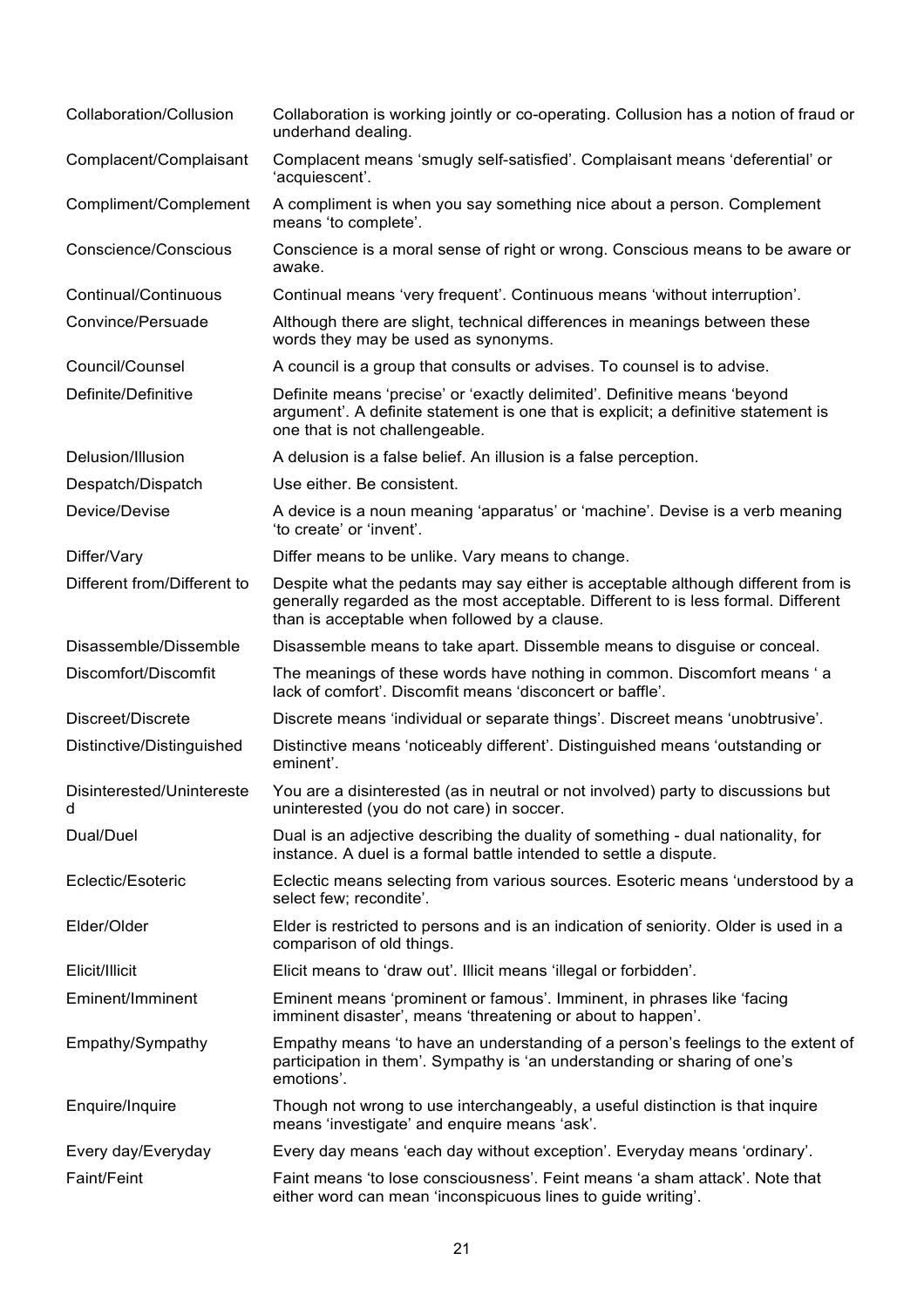| Farther/Further        | Farther applies to physical distance. Further refers to degree or extent. You<br>travel farther, but pursue a topic further.                                                                                                                       |
|------------------------|----------------------------------------------------------------------------------------------------------------------------------------------------------------------------------------------------------------------------------------------------|
| Faze/Phase             | The news that the procedure was to be phased out didn't faze him'.                                                                                                                                                                                 |
| Fewer/Less             | There were fewer (not less) immigrants and less money to house them - fewer<br>refers to numbers while less refers to quantity.                                                                                                                    |
| Flammable/Inflammable  | Both these words mean the same thing but use flammable because inflammable<br>can be mistaken for a negative.                                                                                                                                      |
| Flaunt/Flout           | To flaunt is to show off. Flout means 'to treat with contempt' some rule or<br>standard. The cliché is 'to flout convention'. Flaunting may be in bad taste<br>because it is ostentatious but it is not a violation of standards.                  |
| Foreword/Forward       | One writes a Foreword to a book. One moves forward.                                                                                                                                                                                                |
| Forego/Forgo           | Forego means to 'go before'. Forgo means to 'give up'.                                                                                                                                                                                             |
| Formally/Formerly      | Formally means 'conforming to rules or propriety'. Formerly means 'in the past'.                                                                                                                                                                   |
| Fortuitous/Fortunate   | Fortuitous means 'happening by chance'. Fortunate means 'marked by good<br>luck'.                                                                                                                                                                  |
| Grate/Great            | A grate is a framework of iron bars. Great means 'extraordinary' or 'outstanding'.                                                                                                                                                                 |
| Historic/Historical    | Something that is historic figures in history; it is worthwhile recording, it is<br>famous. Something historical is part of history.                                                                                                               |
| Hoard/Horde            | Hoard means to stow away for future use. A horde is a multitude.                                                                                                                                                                                   |
| Imaginary/Imaginery    | The confusion with imaginery possibly results from 'imagery'.                                                                                                                                                                                      |
| Imminent/Impending     | These words are interchangeable despite what the pedants may say.                                                                                                                                                                                  |
| Impedance/Impediment   | Impedance is the total electrical resistance of a circuit. Impediment is a<br>hindrance or obstruction.                                                                                                                                            |
| Imply/Infer            | A speaker implies something by hinting at it; a listener infers something from<br>what he or she hears. Do not use them interchangeably.                                                                                                           |
| Incidents/Incidence    | Incidents are things that happen; incidence is how often they occur.                                                                                                                                                                               |
| Incredible/Incredulous | Incredible means 'unbelievable'; incredulous means 'unbelieving, sceptical'.                                                                                                                                                                       |
| Ingenious/Ingenuous    | Ingenious means 'clever at inventing'. Ingenuous means 'innocent'.                                                                                                                                                                                 |
| Interment/Internment   | Interment means 'burial'. Internment means 'confinement'.                                                                                                                                                                                          |
| Lessee/Lessor          | The lessee is the person to whom a lease is granted. The lessor is the person<br>granting the lease.                                                                                                                                               |
| Licence/License        | Licence is the noun. License is the verb.                                                                                                                                                                                                          |
| Loose/Lose             | The pronunciation of loose (to rhyme with goose) tempts some to spell it as lose.<br>Loose means 'not tight' and lose means 'to mislay something' or 'not win'.                                                                                    |
| Luxuriant/Luxurious    | Luxuriant means 'growing profusely' whereas luxurious is the adjective of luxury.                                                                                                                                                                  |
| Maybe/May be           | Maybe is an adverb meaning 'perhaps' or 'possibly'. May be is a verb phrase<br>meaning 'might be' or 'could be'.                                                                                                                                   |
| Mean/Median/Average    | In a series the mean is the middle value. The median is the point at which half is<br>to one side of it and half on the other side. The average is the sum of the series<br>divided by the number in the series.                                   |
| Medium/Median          | Medium has numerous meanings but the one that gets confused with median is<br>that of middle quality or degree. Median means situated in the middle. The<br>division in the middle of a road, sometimes paved or landscaped, is a median<br>strip. |
| Militate/Mitigate      | Militate means to have effect against (or for). Mitigate means to moderate or<br>soften.                                                                                                                                                           |
| Moot/Mute              | Moot means 'debatable or undecided'. Mute means 'silent'.                                                                                                                                                                                          |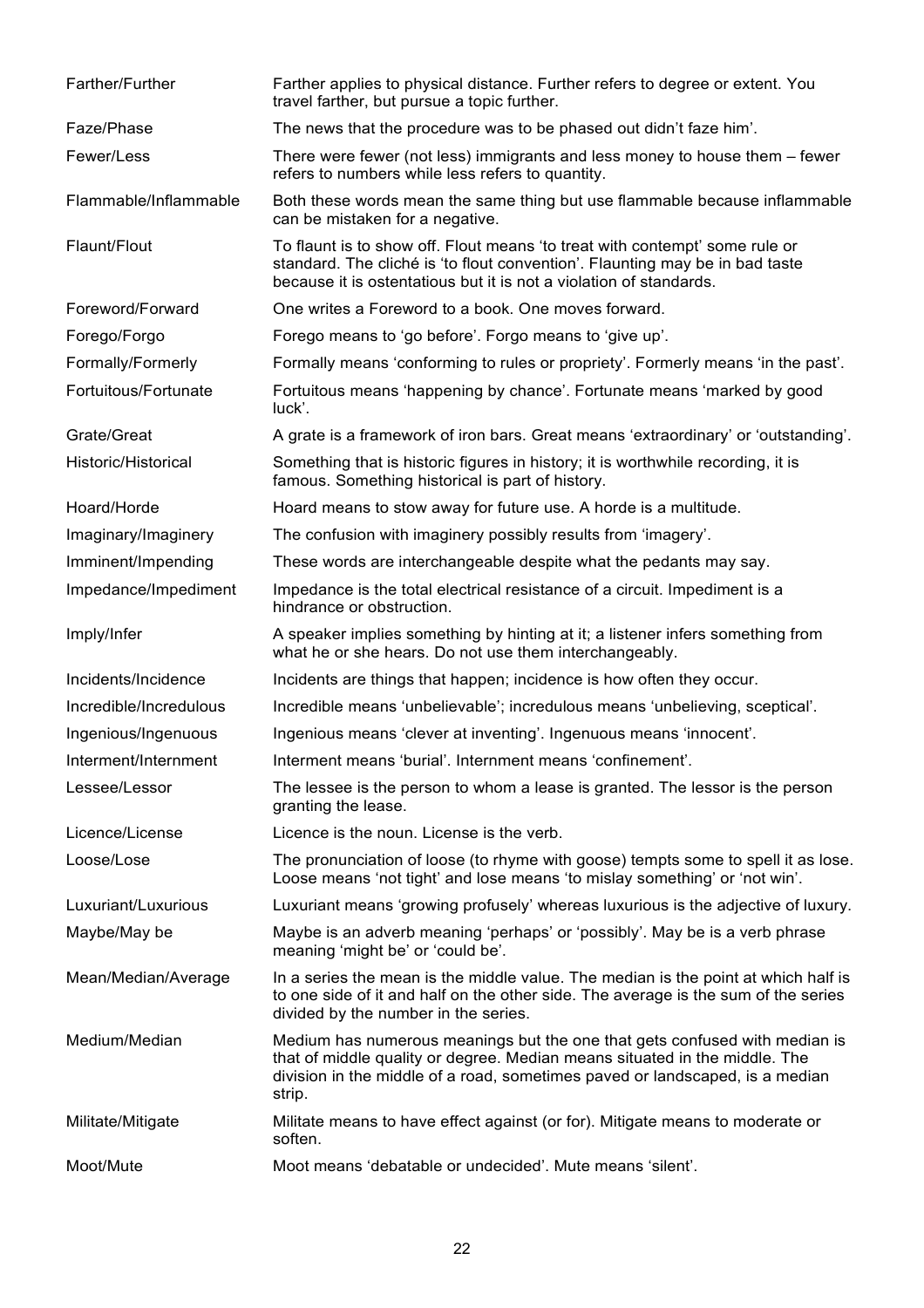| Ordinance/Ordnance        | An ordinance is an authoritative decree. Ordnance means military weapons.                                                                                                                                                                                                         |
|---------------------------|-----------------------------------------------------------------------------------------------------------------------------------------------------------------------------------------------------------------------------------------------------------------------------------|
| Practical/Practicable     | Practical means 'suited to action rather than theory'. Practicable means 'possible or<br>feasible'.                                                                                                                                                                               |
| Practice/Practise         | Practice is the noun. Practise is the verb.                                                                                                                                                                                                                                       |
| Prescribe/Proscribe       | Prescribe means to advise, recommend'. Proscribe means 'to forbid'.                                                                                                                                                                                                               |
| Prevaricate/Procrastinate | Prevaricate means to 'speak or act evasively or misleadingly'. Procrastinate<br>means 'to defer or put off'.                                                                                                                                                                      |
| Principal/Principle       | Principal means 'the first or foremost'. A principle is 'a fundamental truth' or<br>'something by which we live'.                                                                                                                                                                 |
| Radio/Wireless            | Radio has superseded the old-fashioned wireless.                                                                                                                                                                                                                                  |
| Railroad/Railway          | Both mean the same thing. Railroad is chiefly a US term. Railway is preferred. It<br>follows that railway station and not train station is preferred.                                                                                                                             |
| Rapt/Wrapped              | Rapt means 'deeply engrossed; enraptured'. Wrapped means 'enclosed by<br>something that is wound or folded about'. Oddly, wrapped may also mean rapt.                                                                                                                             |
| Recur/Reoccur             | Both these words mean 'occur again', although reoccur has a sense of one-time<br>repetition. Generally, use recur.                                                                                                                                                                |
| Refute/Repudiate          | Refute means 'to prove the falsity or error of a statement'. Repudiate means<br>'disown; disavow; reject'.                                                                                                                                                                        |
| Rend/Render               | Rend means 'to tear or wrench forcibly'. Render means to 'cause to be; make'. A<br>separation may be described as heart-rending not heart-rendering.                                                                                                                              |
| Repel/Repulse             | These words are synonyms.                                                                                                                                                                                                                                                         |
| Role/Roll                 | A role is an actor's part. A roll is something you eat or a document listing names.                                                                                                                                                                                               |
| Scot/Scotch               | Scotch has many adjectival meanings but the description of a native of Scotland<br>is not one of them. It is considered offensive by Scots, and others.                                                                                                                           |
| Seasonable/Seasonal       | Seasonable means 'appropriate to the season' or 'timely'. Seasonal means 'of or<br>relating to the seasons'.                                                                                                                                                                      |
| Sewage/Sewerage           | Sewage flows through the sewerage system.                                                                                                                                                                                                                                         |
| Stationary/Stationery     | You need to stand still to write on paper.                                                                                                                                                                                                                                        |
| There/Their               | There are four people in their crew.                                                                                                                                                                                                                                              |
| Tortuous/Torturous        | Tortuous means 'winding or twisting'. Torturous involves torture.                                                                                                                                                                                                                 |
| Turbid/Turgid             | Turbid means 'muddy or clouded'. Turgid means 'inflated, pompous'.                                                                                                                                                                                                                |
| Valuable/Invaluable       | Invaluable means 'of such high value that it is beyond price'. The antonym of<br>'valuable' is valueless.                                                                                                                                                                         |
| Venal/Venial              | Venal means 'able to be bribed; corrupt'. Venial means 'pardonable'.                                                                                                                                                                                                              |
| Venomous/Poisonous        | Snakes are venomous but not poisonous, toadstools are poisonous but not<br>venomous.                                                                                                                                                                                              |
| Waive/Wave                | We waive our rights but wave flags.                                                                                                                                                                                                                                               |
| Wether/Whether            | A wether is a castrated sheep. Whether expresses doubt or choice.                                                                                                                                                                                                                 |
| Whose/Who's               | Who's is a contraction of 'who is'. Do not use. Write 'who is' in full. Adhere to this<br>rule and you will never make a mistake with whose.                                                                                                                                      |
| Who/Whom                  | A simple test to see which is proper is to replace who/whom with he/him. If he<br>sounds right, use who; if him is right, use whom. For example: since 'he did it'<br>and not 'him did it', use 'who did it'; since we give something 'to him' and not 'to<br>he', use 'to whom'. |
| Your/You're               | You're is always a contraction of 'you are'. Do not use. Write 'you are' in full.<br>Adhere to this rule and you will never make a mistake with your.                                                                                                                             |